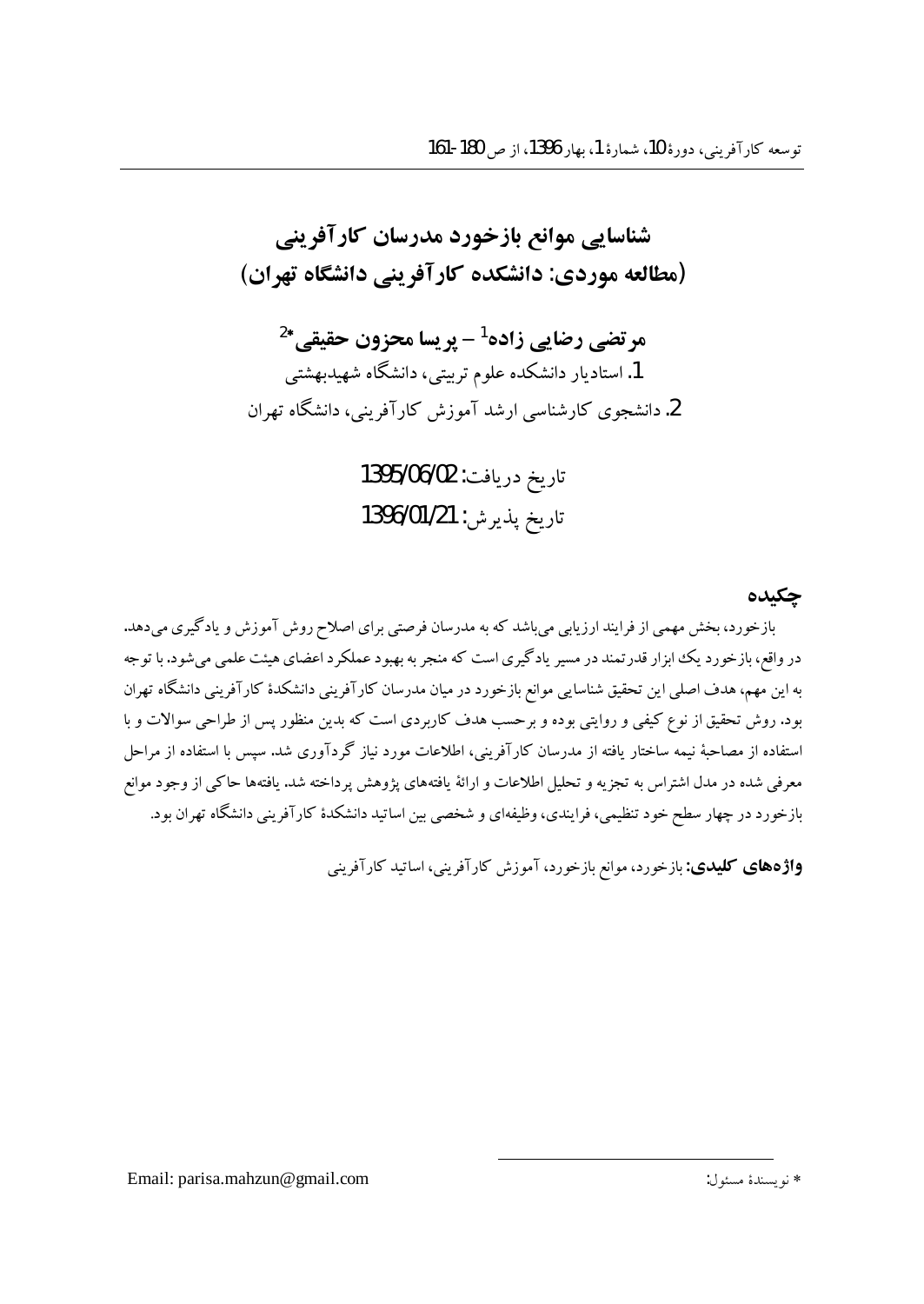#### مقدمه

امروزه یکی از مهم ترین عوامل افزایش کیفیت آموزش در دانشـــگاهها، بازخورد از روش های مختلف آموزش ا ساتید و نحوهٔ تعامل آنها با یادگیرندگانشان ا ست. کارآفرینی بهعنوان یک حوزهٔ علمی رو به ر شد از این قاعده مستثنی نیست (علیمیری، 1387 و خانی جزنی، 1388). از این رو، بازخورد آموزش کارآفرینی بهعنوان یک عامل تسهیل کننده در افزایش کیفیت آموزش می باشــد، در نتیجه بدیهی اسـت که بازخورد اســاتید کارآفرینی در بیشــتر کشــورها با توجه به نقش مهم آن در بهبود کیفیت آموزش اسساتید کارآفرینی، بهعنوان یک ضسرورت یژوهشی مطرح شده است (Koh 2008). زیرا یژوهش ها نشان می دهد که بازخورد، بر یادگیری و انگیزش فراگیران در یادگیری اثرگذار است (Brookhart 2008). امروزه مفهوم بازخورد، به شکل های متفاوتی مورد تفسیر و استفاده قرار می گیرد. بهنظر می رسد اجماع و توافق اندکی در تعريف آن وجود داشــــته باشــــد (McGaghie, Issenberg et al. 2010). با اين حال تعريفي از بازخورد که توسط برخی از یژوهشگران بیان شده، مربوط به اطلاعات ارائه شدهای است که به فراگیرِ نده امکان می دهد تا بتواند میان نتیجهٔ واقعی و نتیجهٔ مورد انتظار، مقایســـهای انجام دهد (Jonassen 2004). همچنین در تعریفی دیگر (Telio, Ajjawi et al. 2015) بیان داشــــتند که بازخورد رابطهای دو سویه مابین یاددهنده و یادگیرنده است که بر حصول اطمینان از یادگیری، یادگیرنده تمرکز دارد و مبتنی بر نظام یادگیری شـــامل ورودی، عملیات یادگیری و خروجی بوده و در این بین بازخورد نقش یک کنترلکنندهٔ آموزش را برعهده دارد. بنابراین میتوان گفت بازخورد، نتیجهای از عملکرد فرد یادگیرنده و نشاندهندهٔ شکاف بین سطح کنونی دانش دانشجویان و سطح مورد انتظار است (Sadler 1989). همچنین صاحبنظران بر اهمیت و ضرورت بازخورد اثر گذار در آموزش تأكيد دارند. از طرفي همانند ســـاير مطالعات و علوم ديگر، بازخورد با موانع زیادی روبهرو است که حتبی می تواند پیامدهای بسیاری را برای نظام آموزشی بدنبال داشته باشد. بهطور کلبی موانع بازخورد کارآفرینبی شامل؛ عوامل بیرونبی و عوامل درونبی هســـتند. موانع بيروني نشـــاندهندهٔ ندادن انگيزه به اســـاتيد كارآفريني، O'shea, Allen et al.) 2005)، ندادن بودجهٔ لازم به دانشـــگاهیان از طرف دولت (Phan and Siegel 2006)، منابع محدود برای بازخورد گرفتن از آموزش کارفرینی (Van Dierdonck, Debackere et al. 1990**).**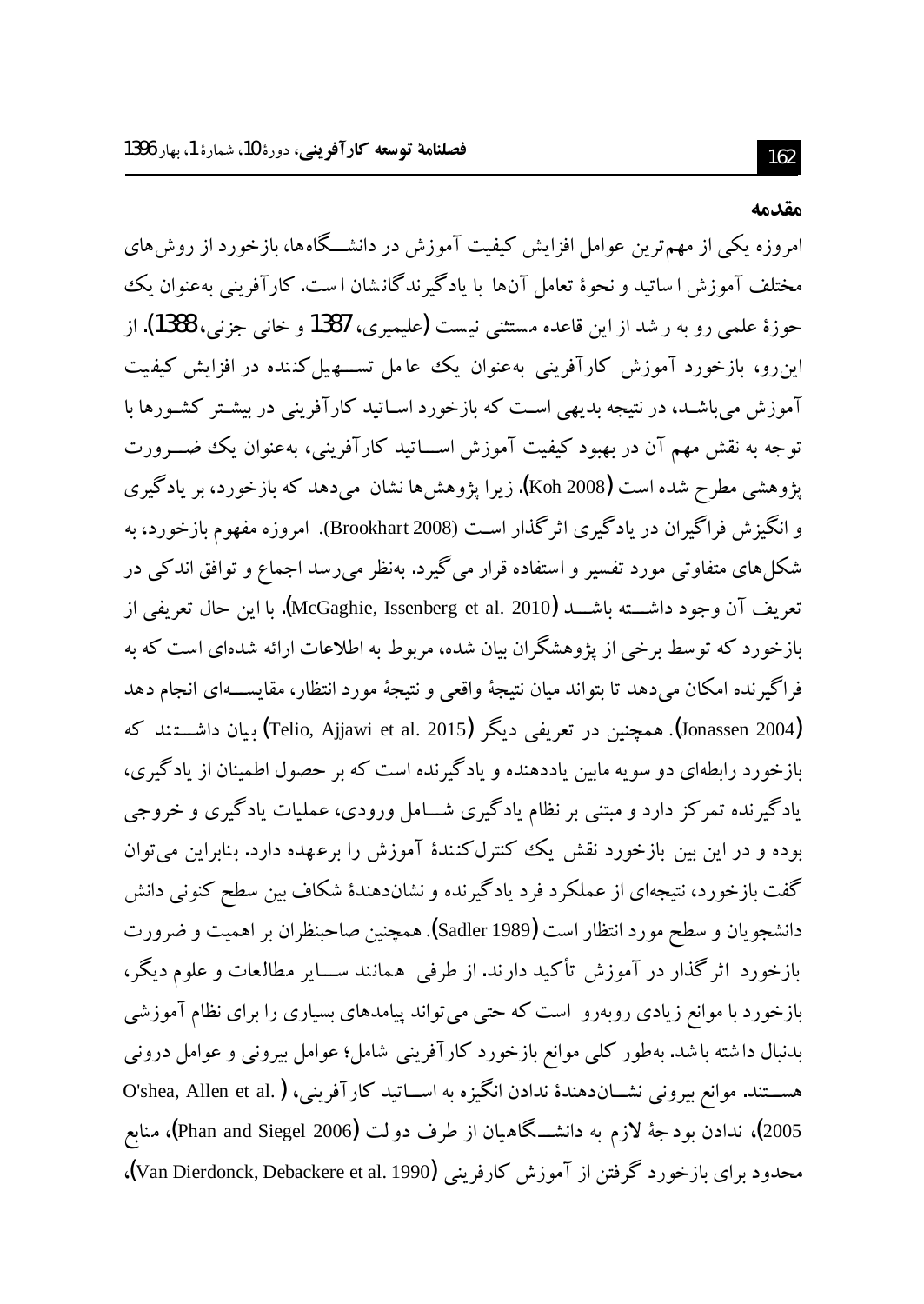نداشتن استقلال دانشگاهیان و کنترل مقامات دولتی از آموزش کارآفرینی است. همچنین موانع درونی در تحقق بازخورد شــــامل؛ ناکافی بودن تجربهٔ دانشـــگاهیان، نبود مهارت۱های کافی کارآفرینی در دانشگاهیان و کیفیت پایین ارتباطات رسمی و غیررسـمی اسـاتید با دانشـجو یان (Porter, Sachs et al. 2002) اســـت. این موانع بهطور کلبی، باعث پایین آمدن ســـطح آموزش کارآفرینی و عدم بهبود عملکرد اســاتید میشــود که یکی از عوامل بســیار مهم برای بررســی بازخورد اســـاتيد كارآفريني مي باشـــد (Siegel, Waldman et al. 2004). موانع بازخورد باعث مي شـود تا دانش كارآفريني، توانايي توليد ايده را از دسـت بدهد و نبود تحقيق و يژوهش در زمینهٔ بازخورد آموزش کارآفرینبی باعث شــده تا نظام آموزش کارآفرینبی با مشــکلات فراوانبی روبهرو شود (Brookhart 2013). در نتيجه با توجه به اهميت بازخورد از ا ساتيد كارآفريني و با نگاهی به موانع و مزایای آن، ضرورت دارد تا در این پژوهش به شناسایی موانع بازخورد اساتید کارآفرینی بیردازیم. بدین منظور بهدلیل ماهیت کار و بررسـی عمیقتر مسـألهٔ پژوهش از روش کیفی اســتفاده شــده اســت، بدین گونه که پس از بررســی موارد مختلف دانشــکدهٔ کارآفرینی دانشگاه تهران بهعنوان اولین دانشکدهٔ کارآفرینی منطقه و همچنین بهدلیل نبودن تحقیقی مشابه و ضرورت وجود پژوهشهایی از این د ست که نقش مهمی در ارتقای سطح کیفیت آموزش کارآفرینی دارند، این دانشــکده بهعنوان مورد مطالعه انتخاب شــد. همچنین هدف اصـــلی در انجام این پژوهش برر سی موانع بازخورد از ا ساتید دانشکدهٔ کارآفرینی دانشگاه تهران ۱ست. اين پژوهش در نيمهٔ دوم سال 1394 و نيمهٔ اول سال 1395 انجام شده است. سوالات اساسي در این پژوهش عبارتند از:

- 1. مهمترین موانع بازخورد اســـاتید کارآفرینی در زمینهٔ درک بهتر و کامل تر از وظایفشـــان كدامند؟
	- 2. مهمترین موانع بازخورد اساتید کارآفرینی در زمینهٔ فرایند تدریس شان کدامند؟
- 3. مهمترین موانع بازخورد اســـاتید کارآفرینی در زمینهٔ تأمل در اهداف و فعالیتهای خود كدام اند؟
	- 4. مهمترین موانع بازخورد اساتید کارآفرینی در زمینهٔ ارزشیابی دانشجویانشان کداماند؟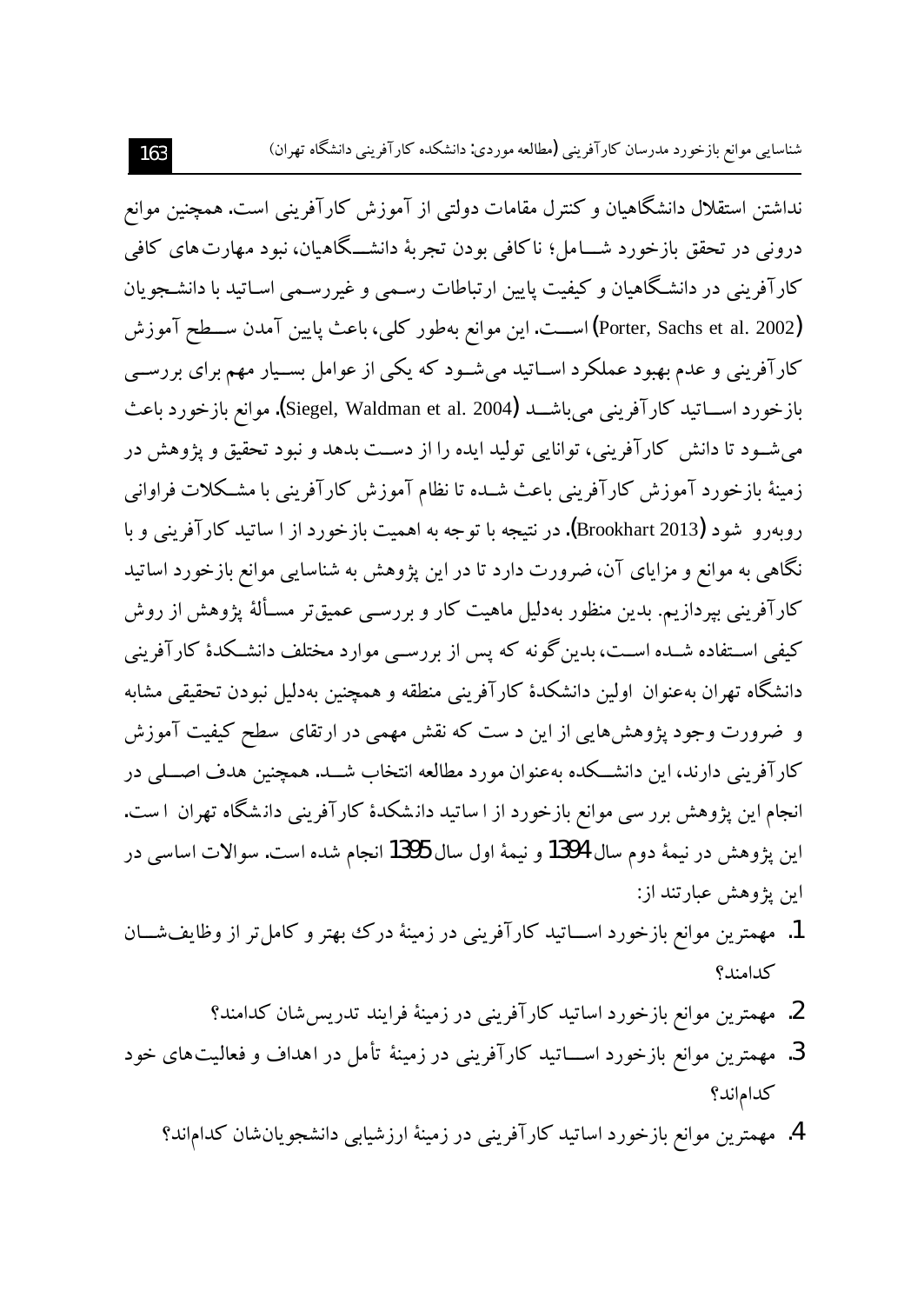مروري بر ادبيات و پيشينة تحقيق

# نظرية بازخورد بازخورد، بهعنوان یک راهبرد کلیدی در فرایند یادگیری و تعلیم شــناخته میشــود. از آنجایی که نظامهای آموزش عالی جهان به ســـمت کیفیت تدریس اعضـــای هیات علمی گرایش پیدا کردهاند، لازم ا ست تا سازوکارهای برر سی کیفیت تدریس به صورت ا ستاندارد ایجاد شود. ایجاد اســــتانداردها برای ســـنجش کیفیت تدریس در آموزش عالی الزامی بوده و یکی از راهکارهـای ســنجش کیفیـت آموزش پژوهشهـای پیرامون موضـــوع بـازخورد اســــت (Crommelinck 2013). بازخورد به دانشجو مي گويد: "چه كسي به اندازهٔ كافي نسبت به كار و فكر من مراقب است؟" و يا: "اكثر معلمان بدنبال دادن اطلاعات به موقع و صـحيح و توصـيف دانسـتههایشـان به بهترین نحو برای یادگیرنده هسـتند". در نتیجه بازخورد یک جزء اسـاسـی از فرایند ارزیابی تکوینی بوده و اطلاعاتی را در مورد چگونگی فرایند آموزش به دانشــــجویان، نســبت به اهداف تعیین شــدهای که باید فرا بگیرند، می٫دهد (Brookhart 2013). بهطور ایدهآل بازخورد، به فرایندهای رشدمحور و محرک های مثبت، یادگیری و تغییر رفتار و بهبود عملکرد منجر می شود. افراد از بازخورد برای ر شد و عملکرد صحیح و توانایی قیضاوت در ست برای دســــتهبندی اهداف جدید و قابل پیشــــرفت و همچنین یادگیری رفتارهای جدید و مشــــاغل ارزشـــمند اســـتفاده مي كنند (Wiliam 2011). بهعبارت ديگر داشـــتن يك نظام جامع و دقيق بازخورد اعضــاي هيأت علمي مي تواند اثر گذاريهاي مطلوب متعددي داشــته باشــد ( Alders 2000). بازخو رد جزء ارکان اصـلي حفظ و بقاي هر سـازمان محسـو ب مي شـو د. دانشـگاهها نيز بهعنوان ســازمانهایی که هدف تربیت نیروی انســانی متخصــص در کنار تولید علم را برعهده دارند، بیش از هر سازمانی نیازمند بازخورد عملکرد اعضای هیأت علمی خود هستند و یکی از بر جسته ترین ویژگی تعامل بین مدر سان و دانشجویان دریافت بازخورد می با شد. افزون بر این، موفقیت و ســـطح آموزشــــی بر انتظار بازخورد تاثیر قابل ملاحظهای دارد. عملکرد بازخورد از دوجنبهٔ متفاوت می تواند بررسی شود:

1. نقش بازخورد را در فراهم کردن اطلاعاتی در مورد نحوهٔ عملکرد؛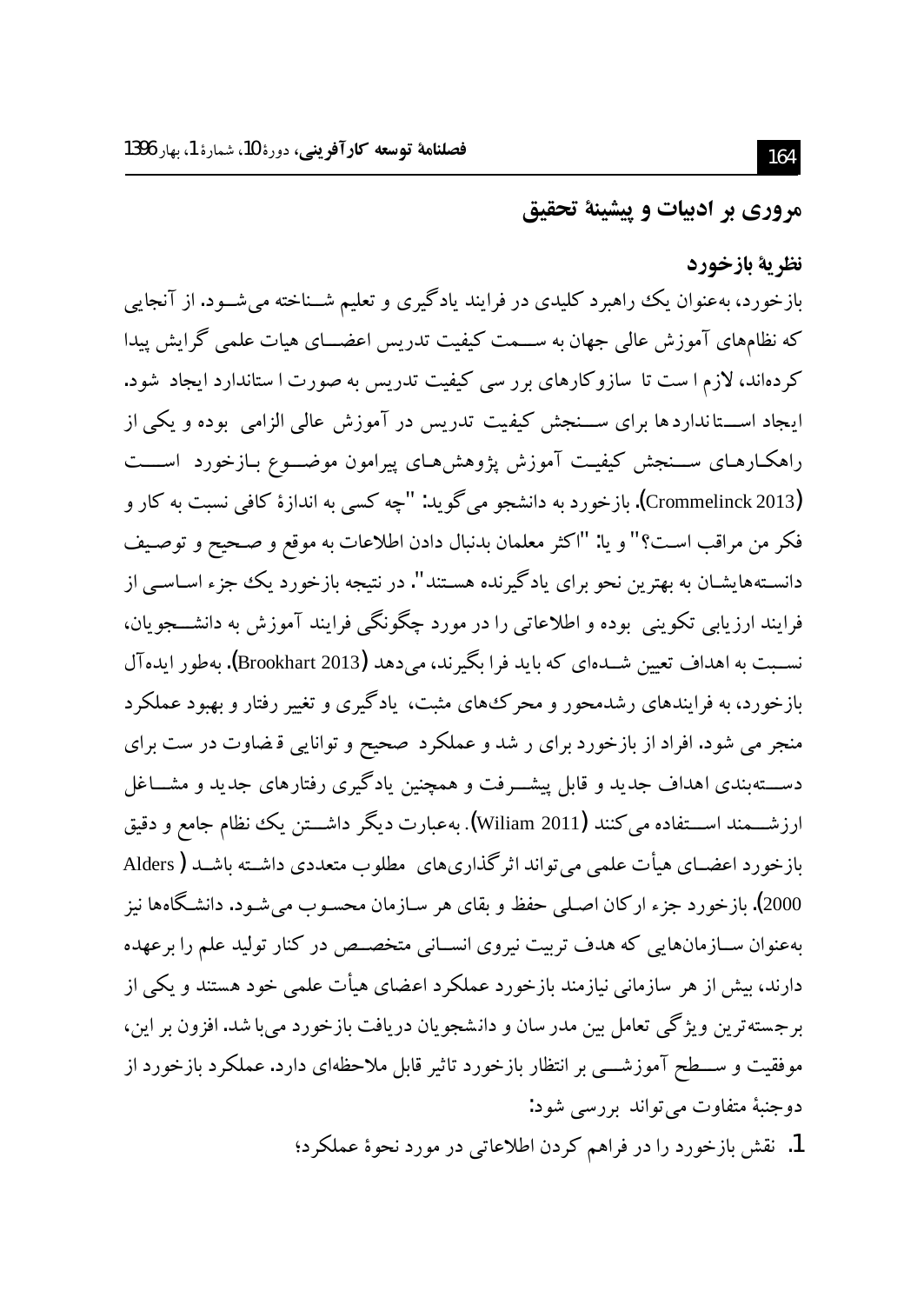شناسایی موانع بازخورد مدرسان کارآفرینی (مطالعه موردی: دانشکده کارآفرینی دانشگاه تهران)

2. نقش انگیزشی بازخورد در تلاش برای دست پاپی به اهداف.

بازخورد بهطور مسـتقیم از طریق ارزیابیهای رسـمی و غیرمسـتقیم با تاثیرگذاری بر عزت نفس یادگیر نده نقش عمدهای را در میزان یادگیری ایفا می کند (Ovando 1992). از ســـوی دیگر، برای یادگیرندگان این موضوع اهمیت بسیاری دارد که بدانند چگونه کاری را که انجام می،دهند بهخوبی یاد می گیرند و به اهداف یادگیری نزدیک می شــوند در نتیجه بازخورد، بهعنوان یکی از عوامل اثرگذار در یادگیری دانشجویان در آموزش عالمی شناخته شده ا ست، به گو نهای که کیفیت پیامدهای یادگیری به کیفیت این ارزیابی بســـتگی دارد (McTighe and .<br>Wiggins 2015). در متون مختلف، تعاریف گوناگونی از بازخورد آورده شـــده اســـت، که در جدول 1، نمو نه هایی از این تعاریف نشـــان داده شـــده اســـت. این تعاریف عمو ما بازخورد را فرایندی بسیار مفید بهمنظور افزایش کیفیت آموزش کارآفرینی درنظر گرفتهاند.

جدول1. تعاريف بازخورد

| تعریف از بازخورد                                                                     | نویسنده و سال                |  |
|--------------------------------------------------------------------------------------|------------------------------|--|
| بازخورد، اطلاعاتی است که گزارشی از نتیجهٔ عمل فراهم می کند.                          | (Zamel 1981)                 |  |
| بازخورد، ارزشیابی آگاهانه، بی طرفانه و عینی عملکرد، بهمنظور بهبود مهارتها نه برآورد، | (Ende 1983)                  |  |
| استعداد و ارزشهای شخصی است.                                                          |                              |  |
| بازخورد، مهارتی است که نیاز به عمل دارد و به یادگیرنده انگیزهای برای بهبود مهارت می- | (Kluger 1996)                |  |
|                                                                                      |                              |  |
| بازخورد، بیانکنندهٔ تفاوت بین ویژگی موجود و ویژگی مطلوب است.                         | (Hattie and Timperley 2007)  |  |
| بازخورد، تلاش رسیدن به بهترین موفقیت و یک عامل کلیدی در اندازهگیری اثربخشی           | (Price, Handley et al. 2010) |  |
|                                                                                      |                              |  |
| بازخورد، بهعنوان یک ویژگی سازنده دلالت بر مشارکت بیشتر بین یادگیرنده و یاددهنده      | $(w$ iliam 2011)             |  |
|                                                                                      |                              |  |
| بازخورد، فرایندی است که از طریق آن میتوان به اطلاعات مورد نظر در کار خود دست         | $($ Crommelinck 2013 $)$     |  |
|                                                                                      |                              |  |
| بازخورد، کسب اطلاعات خاص در مورد عملکرد کارآموز در مقایسه با استاندارد بوده که با    | (Rakoczy, Harks et al. 2013) |  |
| هدف بهبود عملکرد وي انجام مي شود.                                                    |                              |  |
| بازخورد، کسب اطلاعات خاص در مورد عملکرد کارآموز در مقایسه با استاندارد بوده که با    | (Gan and Hattie 2014)        |  |
| هدف بهبود عملكرد وي انجام ميشود.                                                     |                              |  |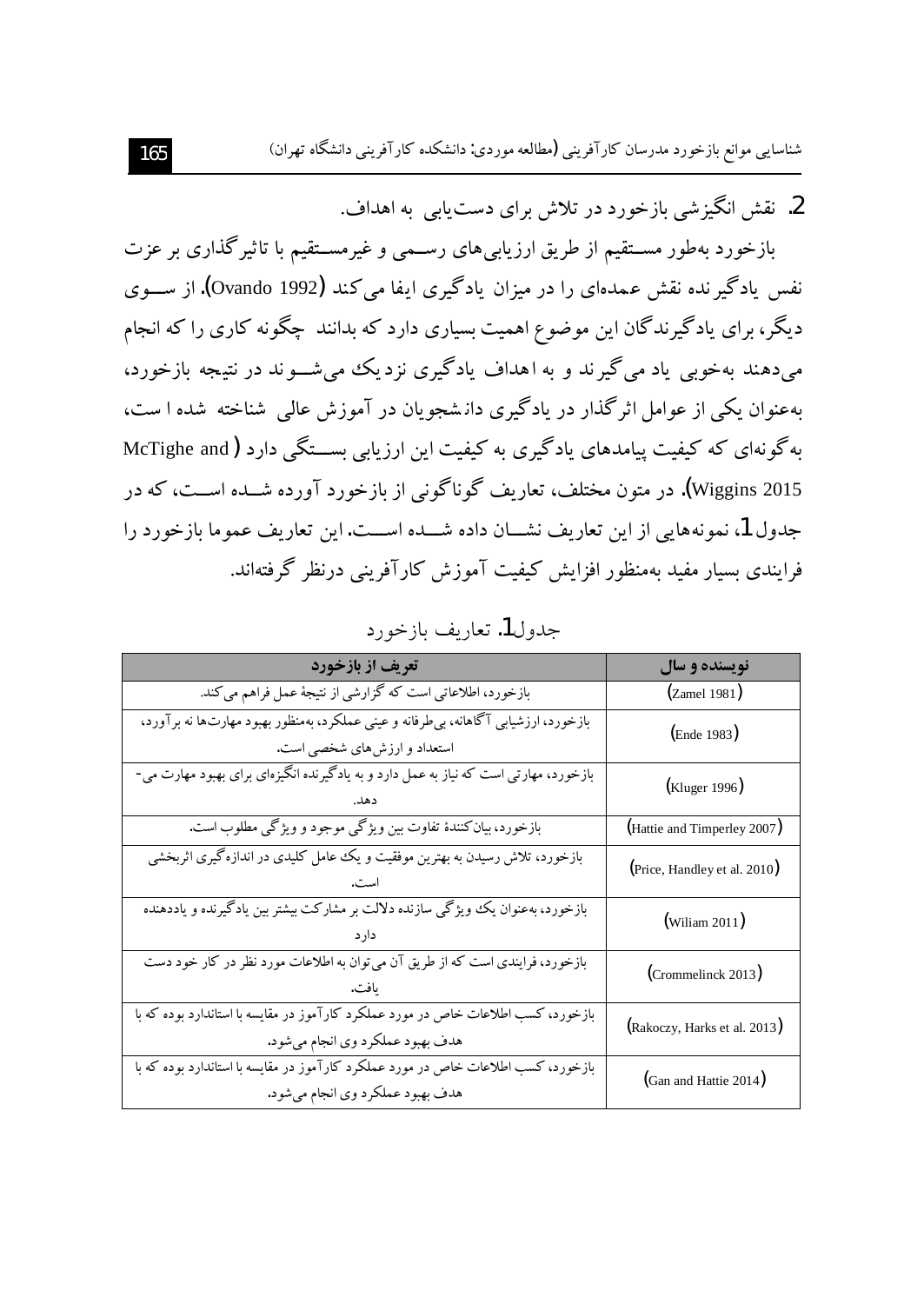جدول 1، نشاندهندهٔ تعاریف بازخورد است. که بازخورد گزار شی از نتیجهٔ عمل را فراهم می کند (Zamel 1981). نتیجه آنکه بازخورد شیوهٔ تدریس اساتید، فرایندی است با هدف بهبود تـدريس و ارتقـاي آموزش توســـط اعضــــاي هيـأت علمي و بـازخورد نتـايج آن مي توانــد منعکس کنندهٔ نقاط قوت و ضعف آنان در تدریس باشد.

## موانع بازخورد

بازخورد همیشــه موانعی دارد که در قبل، حین و بعد از اجرای آن با موانعی روبهرو ًمیشــود، اســاتيد ارائهٔ بازخورد را يک مرحلهٔ غير قابل تفکيک بعد از هرگونه ارزشـيابي رفتار و عملکرد در آموزش نمی بینند و فقط در مواقع خاص اقدام به دادن بازخورد می کنند ( Fokkema et al,2014). مدرسـان گاهی برای نشـان دادن تواناییهای خود به فراگیران اقدام به دادن بازخورد می کنند ًو در اینگونه موارد به نیازهای فراگیر توجهی ندارند. بازخوردها برای تصـــحیح و تســهيل يادگيري در فراگير ارائه نمي شــود و اســاتيد گاهي آموزش کافي دربارهٔ ارائهٔ بازخورد دريافت نسي كنند (Clynes and Raftery 2008). اســـاتيد كارآفريني عقيده دارندكه بازخورد اثر گذار به دانشـــجو یان ارائه می دهند، اما ۖ دانشـــجو یان از کمبود ارائهٔ بازخورد در آموزش شکایت دارند. در آموزش ا ساتید، به این نکته توجه می شود که ارائهٔ بازخورد یک اقدام مهم بعد از انجام هرگونه ارزشــیابی بهشــمار می٫رود. اما در حال حاضــر در آموزش اســاتید، زمان صـرف آموزش شـیوههای ارزشـیابی فراگیران میشـود و کمتر به بازخورد براسـاس دادههای بهدست آمده از ارز شیابی توجه می شود. اساتید به تفاوت بین ستایش با بازخورد اصلاحی در یژوهش های گذشته را نشان میدهد.

از ســـویی مطابق با جدول 2، آنچنان که مشـــاهده میشـــود، موانع بازخورد در فراگیران و اساتید متفاوت است. بهعنوان مثال؛ از آنجا که انسانها درمجموع از ستایش و تعریف رضایت بیشـتری دارند، اغلب فراگیران به دریافت بازخورد مثبت تمایل بیشـتری دارند. فراگیرانی که با دریافت تشویق و ستایش رابطهٔ بهتری با ا ساتید پیدا می کنند از عملکرد ا ستاد خوب ر ضایت بیشــتری پیدا می کنند در غیر این صــورت ناراضــی هســتند که این خود یکی از موانع اســت.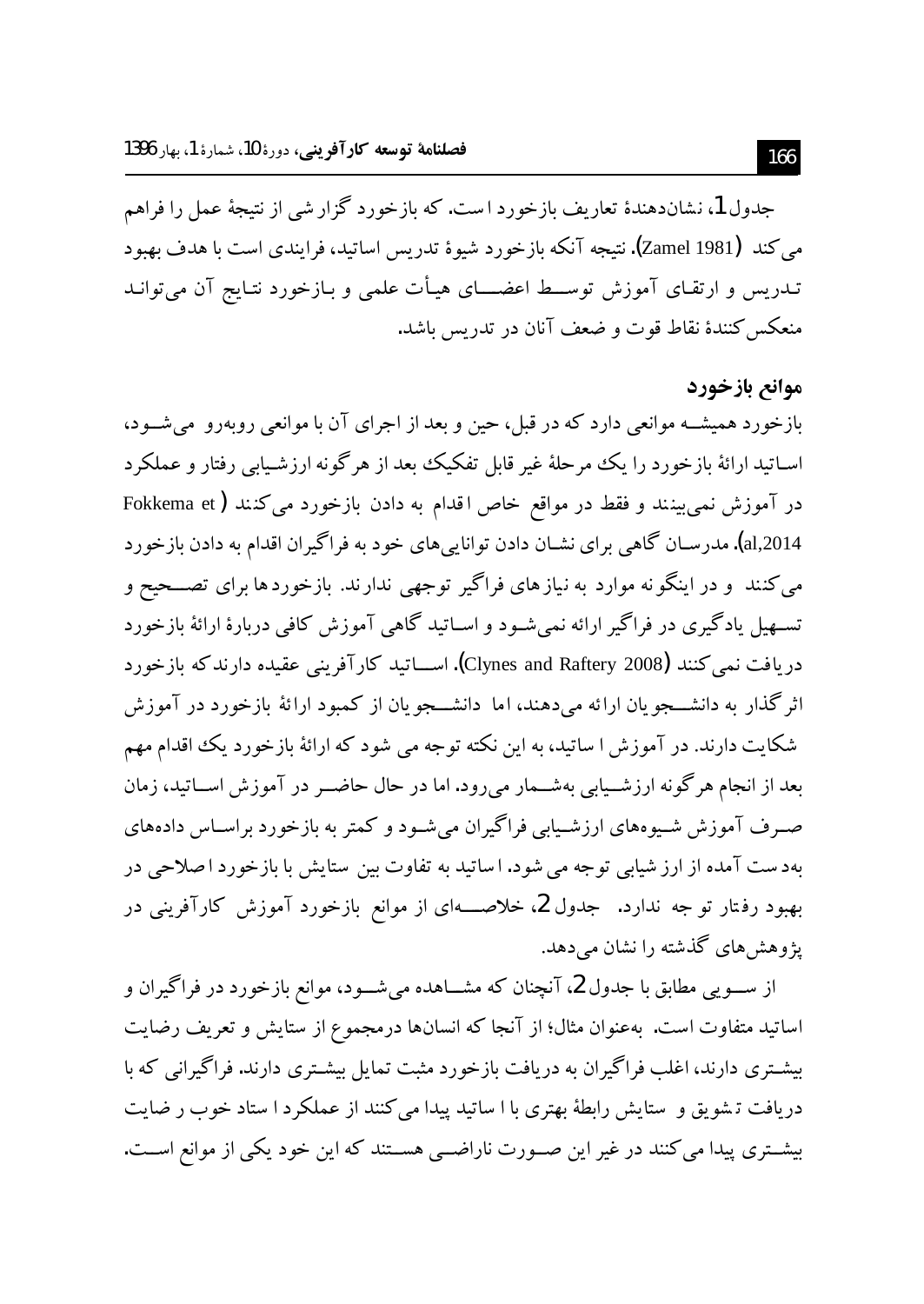همچنین، دانشـجویان سـال بالاتر از وضـعیت بازخورد در آموزش نارضـایتی بیشـتری دارند از طرف دیگر مدر سان به فراگیران ضعیف بازخورد بیشتری ارائه میدهند و از دانشجویان قوی در اين زمينه غافل مي شوند (Krackov S 2009). اين موانع را به عنوان موانعي كه فراگير به عنوان دریافت کنندهٔ بازخورد با آن روبهرو اسـت بر می شــمارند. از ســوی دیگر کمبود نظارت و رها شـدن فراگير و بدون نظارت ماندن عملكرد آنها يكي از عواملي اسـت كه عملكرد اسـاتيد در آن دخیل است (Rogers DA 2012). اما اساتید باید بدانند که دادن بازخورد اثر گذار به عمیق تر شدن ارتباط آنها با فراگير مي انجامد و بدون بازخورد، روابط بين استاد و فراگير سطحي باقي خواهد ماند. البته دیده شــده اســت اســاتیدی که بهطور مکرر بازخورد منفی به فراگیران ارائه می کنند، رابطهٔ مخدوشی با فراگیران دارند (Gigante, Dell et al. 2011). از سویی همانند سایر مطالعات و علوم دیگر بازخورد با موانع زیادی روبهرو است که حتبی می تواند پیامدهای بسیاری را برای نظام آموزشی بهدنبال داشته باشد.

| يژوهش                                                  | موانع بازخورد در آموزش کارآفرینی                  | رديف |
|--------------------------------------------------------|---------------------------------------------------|------|
| (Hattie and Timperley 2007, Nicol 2010)                | اشتباه در درک مفهوم بازخورد نسبت به ارزشیابی      |      |
| (Sarasvathy 2004)                                      | نگرانی اساتید در مورد نوع تاثیر بازخورد در دانشجو |      |
| (Fisher 1979, Fisher and Frey 2009, Shaw 2009)         | تجربه ناخوشايند بازخورد                           |      |
| (Raeesi, Dastranj et al. 2013)                         | نبودن دانش در عمل به نتايج بازخورد                | 4    |
| (Race 2001, Clynes 2008, Fokkema, Scheele et al. 2014) | توجه نکردن به نیاز فراگیران                       | 5    |
| (Hattie and Timperley 2007, Nicol 2010)                | ندادن بودجهٔ لازم به دانشگاهیان از طرف دولت       | 6    |
| (Fisher and Frey 2009, Avery, Rodgers et al. 2012)     | اساتید ارائهٔ بازخورد را مرحلهای معمول در آموزش   |      |
|                                                        | در نظر نمي گيرند.                                 |      |
| (Mitchell 2012, Cairns 2014)                           | آگاهی نداشتن از نقش بازخورد در ارتقای دانش        | 8    |

جدول 2. موانع بازخورد در آموزش کارآفرینی

## **ÅÁaµ|»**

این پژوهش براســـاس مدل تســــهیل کنندهٔ بازخورد در یادگیری که هتی و تیمپرلی<sup>1</sup> در ســـال 2008، ارائه دادهاند، انجام شـده اسـت. اين مدل فرايند بازخورد را در چهار سـطح ميسـنجد و

 $\overline{a}$ 

1. Hattie& timperely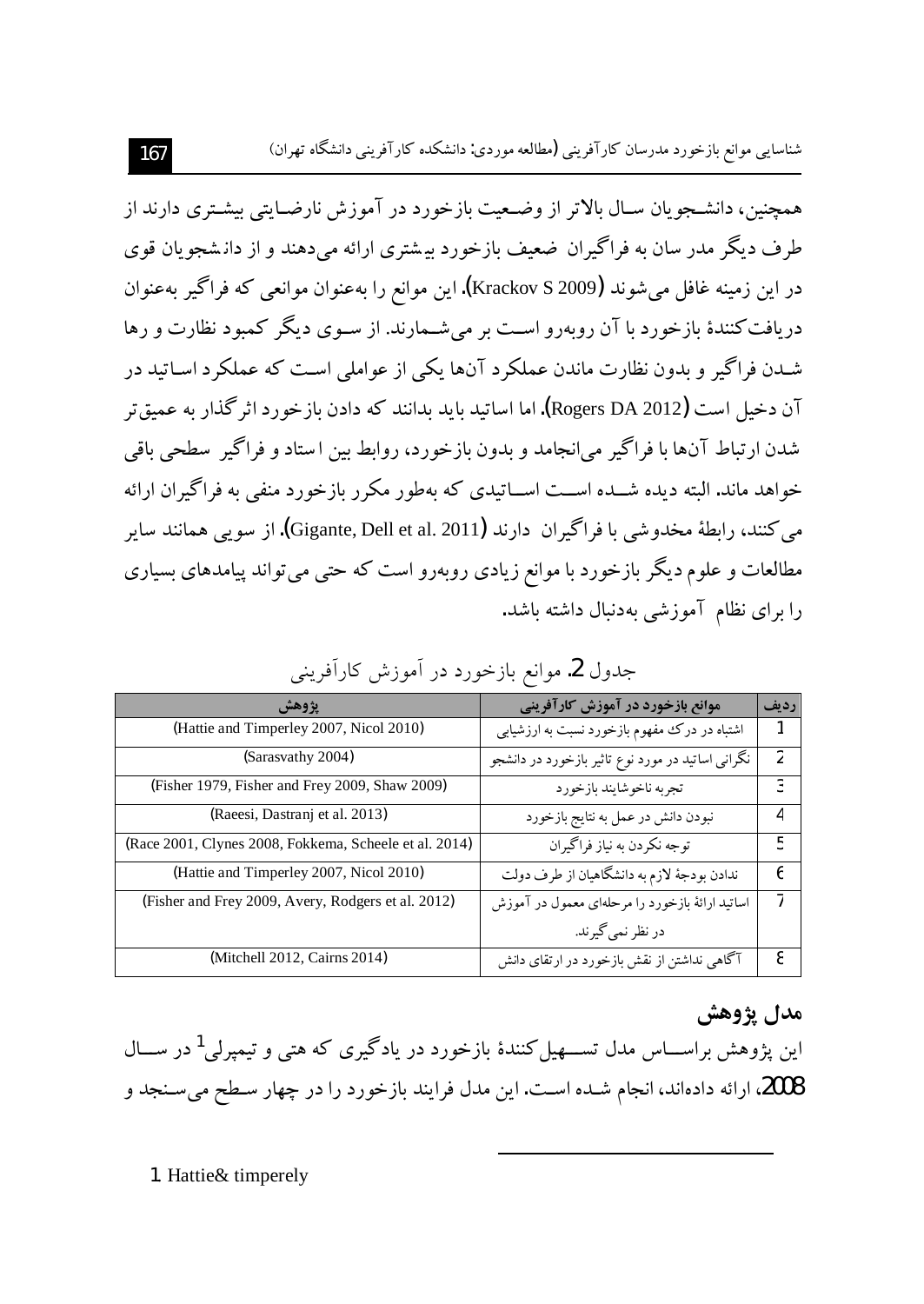هدف اساسی ارائهٔ این مدل تعیین چارچوبی برای کاهش اختلاف بین عملکر د موجود و هدف مورد انتظار در آموزش کارآفرینی بوده و با تعیین چهار ســطح بازخورد بدنبال افزایش کیفیت آموزش و افزایش یادگیری اســت. در این مدل ابتدا اهداف و راهبردهایی را بهمنظور دریافت بازخورد تاييد مي كند و ســيس نحوهٔ دســتيابي به آنها، اهداف فعلي و آينده از بازخورد را مشخص مي كند. اين مدل سيس در چهار سطح وظيفهٔ عملكرد، فرايند، خود ارزيابي، ارزشيابي (شـخصـي) به شـناسـايي موانع بازخورد مي پردازد. در سـطح اول اســاتيد دربارهٔ وظيفهاي كه دانشجو دارد در حد تکلیف و وظیفه، بازخورد میدهد. در سطح دوم یا سطح فرایندی، اساتید علاوه بر عملکرد، روی فرایند انجام کار که باید طی شود، هم بازخورد میدهند. در سطح دوم اساتید می توانند یک محیط یادگیری ایجاد کنند که در آن دانشجو یان مهارتشان را تشخیص و بهخود تنظیمی برســند. تفاوت این دو ســطح در این اســت که ســطح اول فقط روی وظیفه و عملکرد متمرکز ِ است. در سطح سوم فرد در مورد شیوهٔ خودارزیابی عملکردها، خوداتکایی و بازاندیشـــی بر نحوهٔ عملکرد خود، بازخورد میدهد و در نهایت در ســـطح چهارم یا ســـطح شخصی وضعیت کلمی فراگیر بازخورد، مشخص شده و در مورد نحوهٔ انجام آن بحث می شود. هدف از بازخورد در این ســطح، تشــویق فرد و متعهد کردن او به ادامهٔ فعالیت تا رســیدن به اهداف است. نمودار 1، نشاندهندهٔ مدل انجام پژوهش است.

## روششناسی

این پژوهش براســاس هدف کاربردی بوده و بهدلیل ماهیت کار و بررســـی عمیقتر مســألهٔ یژوهش از روش کیفی اســتفاده شـــده اســـت. روش کیفی در پژوهش هایی که محقق بدنبال مطالعهٔ دقیق و عمیق مورد مطالعه باشـد، اسـتفاده می شـود(Merriam 1998). بر همین اسـاس در این پژوهش پس از بررســی موارد مختلف دانشــکدهٔ کارآفرینی دانشــگاه تهران بهعنوان اولین دانشکدهٔ کارآفرینی منطقه و همچنین بدلیل نبودن تحقیقی مشابه این مو ضوع در مورد مطالعه مورد نظر و ضرورت وجود پژوهشهایی از این دست که نقش مهمی در ارتقای سطح کیفیت آموزش کارآفرینی دارند دانشکدهٔ کارآفرینی دانشگاه تهران بهعنوان مورد مطالعه انتخاب شد.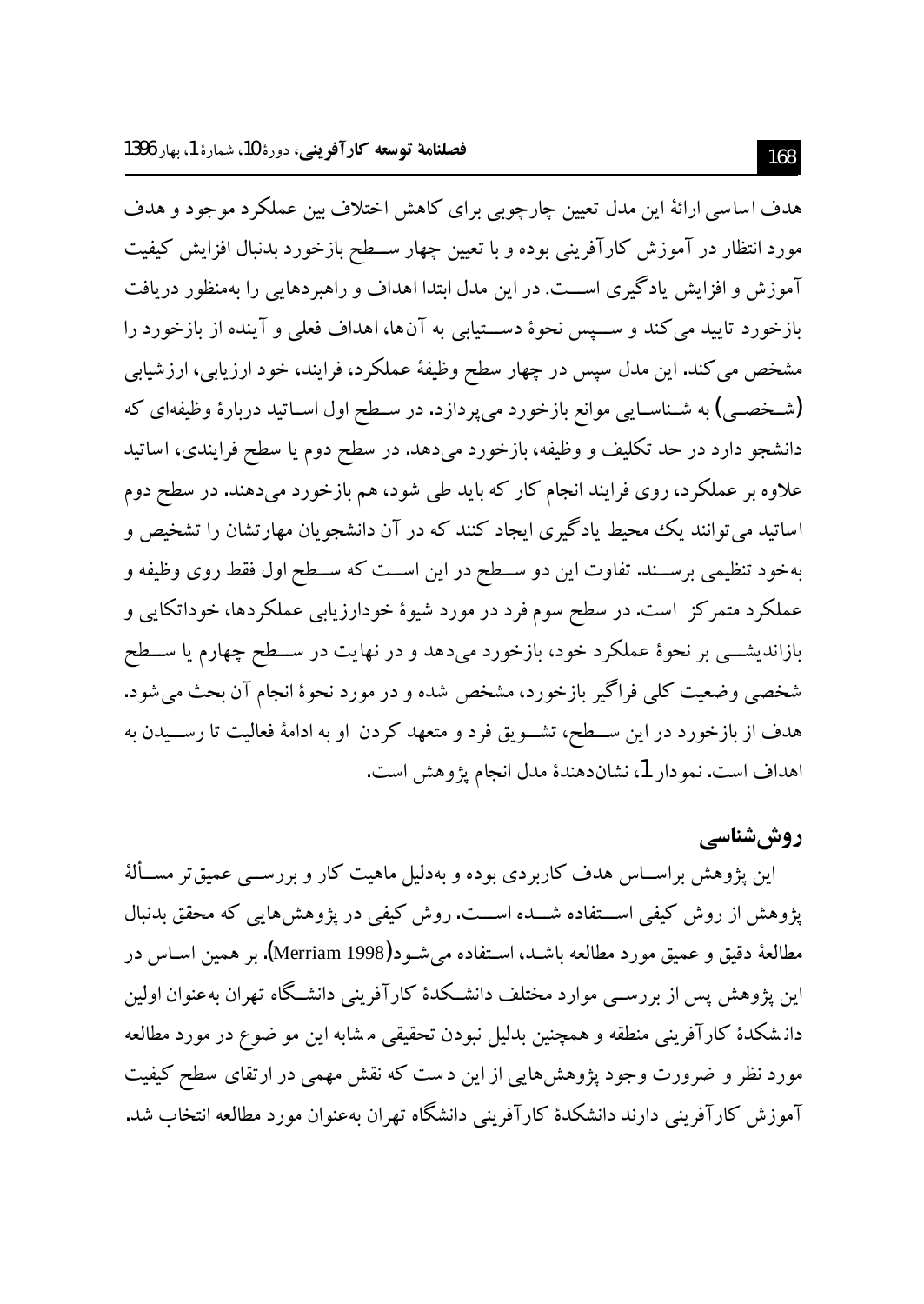بدین منظور در این پژوهش از مصـــاحبهٔ نیمه ســـاختار یافته از نوع واقع محور یا رفتاری استفاده شده است. مصاحبهٔ واقع محور بر دو اصل پایه گذاری شده است: 1- بهترین پیش بینی کنندهٔ رفتار عملکرد آیندهٔ افراد، رفتار و عملکرد گذشـتهٔ آنان اسـت. 2- احتمال تکرار رفتار و عملکر د اخیر یک فرد بسیار زیاد ا ست. بهطور مثال: عمل گرایی، احساس گرایی و و سعت در نظرات ا ساتید برا ساس تجربههای ً مرتبط با ً سه مرحلهٔ ا صلبی بازخورد ا ساتید کارآفرینی مورد توجه جدى قرار گرفت (Spacco, Hovemeyer et al. 2006).



نمودار 1، مدل بازخورد بهمنظور افزایش یادگیری از (Hattie and Timperley 2007)

جامعهٔ آماری این پژوهش شــامل تمامی اســاتید کارآفرینی دانشــکدهٔ کارآفرینی دانشــگاه تهران بودند که در این پژوهش با استفاده از روش نمونهگیری هدفمند، فرایند نمونهگیری انجام شـــد، همچنین بهمنظور انتخاب نمونهها شـــرابطي چون عضـــویت در هیأت علمی دانشـــکدهٔ کارآفرینی، برخورداری از حداقل 3 سال عضویت در هیأت علمی دانشکده و آ شنایی آن۱ما با روش ها و چگونگی فرایند بازخورد در نظر گرفته شـــد. پس از بررســـی اســـاتید و انتخاب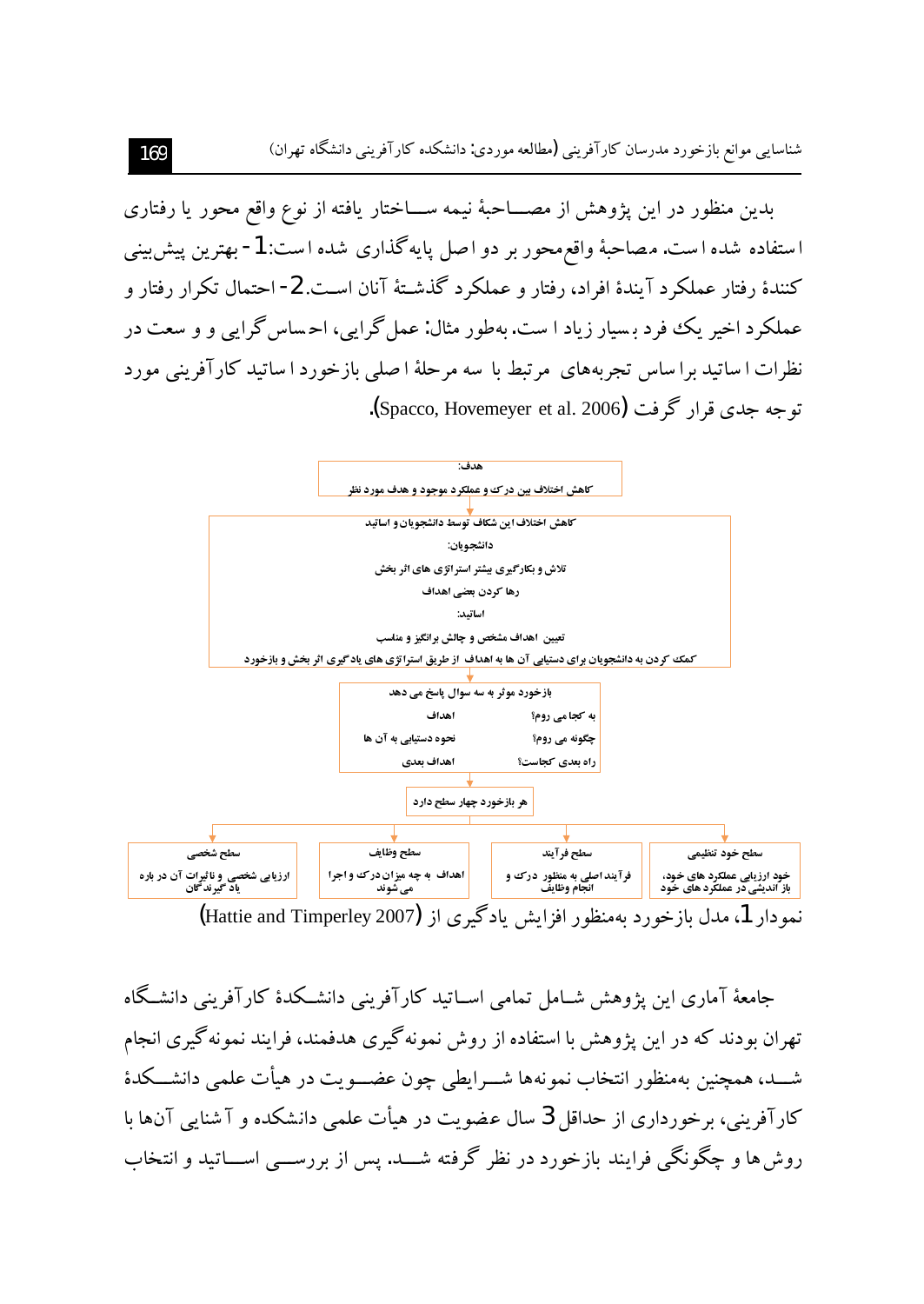نمونههای برر سی شده به صورت هدفمند، نمونهگیری آغاز شد.. بهمنظور جمع آوری اطلاعات مورد نظر در اين پژوهش پس از طراحي ســؤالات، با توجه به موضـــوع تحقيق مصـــاحبهٔ نيمه ساختاریافتهای طراحی شد. در حین مصاحبهها که بین40 تا 60 دقیقه طول کشید، سؤالات از مصاحبه شونده پر سیده شد و سپس براساس پاسخهای مطرح شده و با توجه به موضوع تحقیق سؤالاتي براي روشن تر شدن سؤال پيشين پر سيده شد، همچنين مصاحبه شونده نيز خود آزادانه و البته مرتبط با سوال پیشین پاسخهایی در جهت روشن شدن مسألهٔ تحقیق ارائه میداد. همچنین باید اضــافه کرد که فرایند کدگذاری بهصــورت تدریجی بود و بلافاصــله پس از انجام یک مصـاحبه، فرایند کدگذاری انجام میشـد که این امر کمک کرد تا محققان از به اشـباع نظری ر سیدن زودهنگام جلوگیری کنند. همچنین پس از انجام مصاحبهٔ ششم ا شباع نظری بهد ست آمد اما برای اطمینان بیشـتر دو مصـاحبهٔ دیگر نیز انجام شـد. بهمنظور اطمینان از روایبی و پایایبی یژوهش از دو روش ارزیابی درونی و بیرونی استفاده شد، بدین شکل که از خود مصاحبهشونده درخواست شـد تا متن مصـاحبه را به همراه كدهاى اسـتخراج شـده، مطالعه كند و درسـتي يا نادرســتي برداشــت مصــاحبه كننده را تصــديق كند. در ارزيابي بيروني نيز از افراد خبره غير از طرفین مصاحبه درخواست شد تا به شیوهٔ کدگزاری نظارت کرده و درستی و نادرستی تحلیل مصاحبه را تعیین کنند. برای این کار نیز از نظرات دو استاد دارای تجربه در تحلیل کیفی، برای ارزیابی کدگذاری دو مصاحبه استفاده شده و با آین ارزیابی ها، اعتبار بهدست آمده از یافتهها و تحلیل آنها بهدست آمد. در مرحلهٔ بعد، پس از جمع آوری اطلاعات مورد نظر، این اطلاعات با استفاده از روش اشتراس و کوربین تجزیه و تحلیل شد و مهمترین موانع بازخورد اساتید در چهار ســطح بیان شــده در مدل یژوهش، شــناســایی شــد. روش اشــتراس و کوربین یکی از روشهای شناخته شدهٔ یژوهش کیفی است که برای نخستین بار توسط اشتراس<sup>1</sup> و کوربین در سال 1967 معرفی شد (Glaser & Strauss, 2009). این روش همچنین مطابق با نظر ( Corbin & Strauss, 1990)، مبتنی بر تحلیل مقایســهای و مداوم اســت و کدگذاری در این روش طی ســه مرحلهٔ انتخاب شواهد گفتاری مرتبط با سوالات از متن مصاحبههای پیاده شده، استنتاج مفاهیم،

1. Glaser and Strauss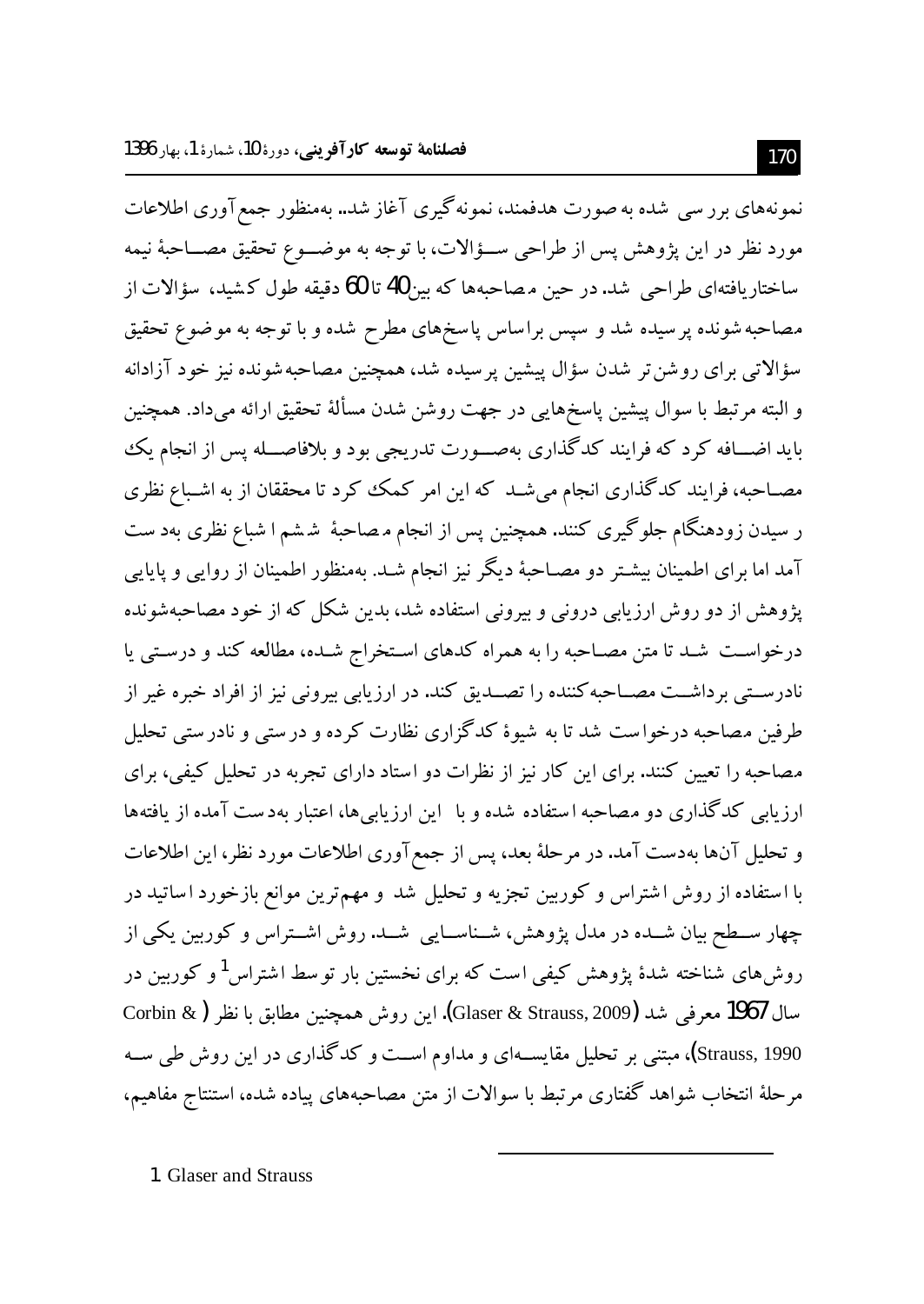و در نهايت ، گروهبندي مفاهيم و استخراج مقولهها انجام مي شود (Strauss & Corbin, 1994). که در این پژوهش نیز براســـاس این روش تدوین هر کدام از مطالب بهصـــورت گام به گام به گونهای انجام می شـود که همهٔ طبقات از منابع دادهها ترکیب شـوند و مجموعهای منســجم و نظاممند از روابط میان مفاهیم و مقولهها ترسیم شود.

#### بافتهها

## توصيف جمعيتشناختي

در این پژوهش برای ً شناسایی موانع کارآفرینی 8 مصاحبهٔ نیمه ساختاریافته از اساتید دانشکدهٔ کارآفرینی انجام شد. یافتههای توصیفی نشان میداد که از این میان 2استاد با مرتبهٔ دانشیار و 6 استاد با مرتبهٔ استادیار که 2استاد مدرک دکتری کارآفرینی داشتند، 2استاد دکتری مهندسی صنایع و 4استاد در ر شتهٔ مدیریت گرایشهای مختلف دارای مدرک دکتری بودند.یافتهها در این بخش براساس سوالات پژوهش شرح داده می شوند تا بتوان در نهایت به نتیجهای معقول و استاندارد دست یافت. در پا سخ به سؤال اول دربارهٔ مهمترین موانع بازخورد اساتید کارآفرینی در زمینهٔ درک بهتر و کامل تر از وظایفشان یافتههای زیر بهد ست آمد که در جدول 4 نمونهای از آنها آمده است. یادآور می شود که ابتدا شواهد گفتاری از متن مصاحبهها پیاده سازی شده و براساس شواهد گفتاری مشابه مفاهیم استخراج شد و براساس مفاهیم شناسایی و دستهبندی شده مقولات تدوین گردید، همچنین سایر جداول در پیوست آورده شده است.

## جدول 4، شناسایی مفاهیم مشابه و مقولات موانع بازخورد در سطح عملکرد و وظایف اساتىد

| مقولات                       | مفاهيم                                         |          |
|------------------------------|------------------------------------------------|----------|
|                              | نبود فرهنگ بازخورد در دانشکده                  |          |
| نبودن فرهنگ بازخورد          | نبود فرهنگ بازخورد در جامعه                    | $r$ $rJ$ |
|                              | نبود فرهنگ و رويكرد بهبود عملكرد در بين اساتيد |          |
| كميّت گرايي بيش از حد اساتيد | كمّى گرا بودن اساتيد                           | 8،۳      |
|                              | كميّت گرايي اساتيد                             |          |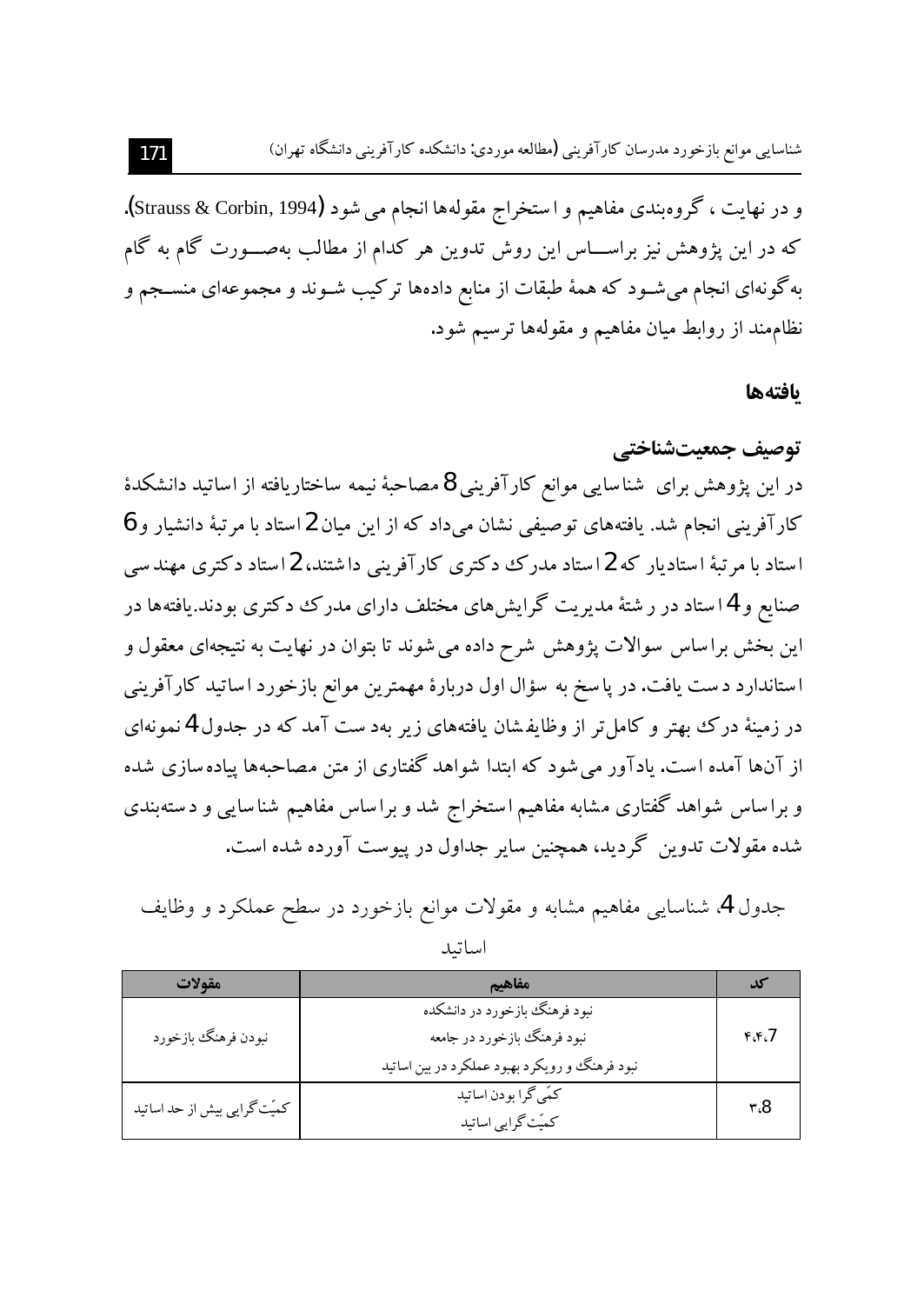| نبودن امکانات و تجهیزات مناسب در دانشکده برای تدریس برخی دروس<br>ضعف امكانات فرايندهاي<br>ناتوانی دانشگاه در تامین پیش نیازهای مورد نیاز استادان برای ارائهٔ عملکرد خوب (<br>11،11،20،16  <br>هراهم نکردن امکانات و شرایط لازم برای بهبود عملکرد اساتید از سوی دانشکده<br>دانشكده براي ايفاي نقش درست<br>اساتىد<br>تامین نبودن حداقل شرایط رفاهی مورد نیاز برای اساتید |  |
|------------------------------------------------------------------------------------------------------------------------------------------------------------------------------------------------------------------------------------------------------------------------------------------------------------------------------------------------------------------------|--|
|------------------------------------------------------------------------------------------------------------------------------------------------------------------------------------------------------------------------------------------------------------------------------------------------------------------------------------------------------------------------|--|

در پاســخ به این ســوال مهم ترین موانع شــناســایی شــده کارآفرینی در زمینه درک بهتر و كاملتر از وظايف شان به شرح زير بود:

مانع "عدم اعتقاد به فرایند بازخورد از سوی اساتید" با کسب بیشترین نظر بهعنوان مهمترین مانع بازخورد اساتید کارآفرینی در زمینهٔ درک بهتر و عملکرد اساتید انتخاب شد. این مقوله بر این موضوع تاکید دارد که با توجه به اعتقاد نداشتن اساتید به بازخورد در نتیجه فرایند بازخورد نیز اتفاق نمی افتد. یکی از مصاحبه شوندگان بیان دا شت که *"نگر ش ا ستاد که چقدر اعتقاد به* بازخورد دارد و به این باور رسیده باشد که بازخورد دانشجو می تواند به آن کمک کند. به باز بودن خود ا ستاد باز می گردد که معتقد ا ست کارش کامل نیست و احتیاج به بهتر شدن دارد، در حال<sub>ی</sub> که *اســاتید بعضــا اعتقادی به این قضــیه ندارند"* در اولویت بعدی موانع "عدم کارایی مناســب بازخوردهاي گذشـــته"، "يكســـان ديدن دروس توســـط دانشــكده بههنگام ارزيابي مدرســان"، "ضــعف امكانات و فرایندهای دانشــكده برای ایفای نقش درســت اســاتید" جای گرفتهاند. موانع "مشـــغلهٔ کاری بیش از حد اســـاتید"، "نبودن احســـاس نیاز به بازخورد در دانشـــکده" در اولویت بعدی قرار دارند. همچنین موانع "پذیرش اندک اســـاتید از بازخورد منفي"، "نبودن فرهنگ بازخورد"، " نبودن انگيزهٔ بازخورد در ميان اســـاتيد" در اولويتهاى بـعدی قرار گرفـتهاند و درنـها یت موانع "کمیّتگرایی بیش از حد اســـاتـید"، " نداشـــتن شــایســتگی&ای کارآفرینانهٔ اســاتید"،" نبودن نظام مناسـب ارزیابی در دانشــکده" و "اســتفادهٔ نادرست دانشکده از بازخوردهای عملکرد اساتید" مهم تشخیص داده شدهاند. این موانع باعث می شوند که اساتید کارایی لازم را نداشته باشند زیرا همانگونه که اشاره شد بیشتر این موانع را موانع خارجي شامل مي شوند.

در پاسـخ به سـوال دوم پژوهش دربارهٔ مهمترین موانع بازخورد اسـاتید کارآفرینی در زمینهٔ فرایند تدریسشان، نتایج مصـاحبهها نشـان داد که مهمترین موانع اصـلی شـامل: نبودن نظام و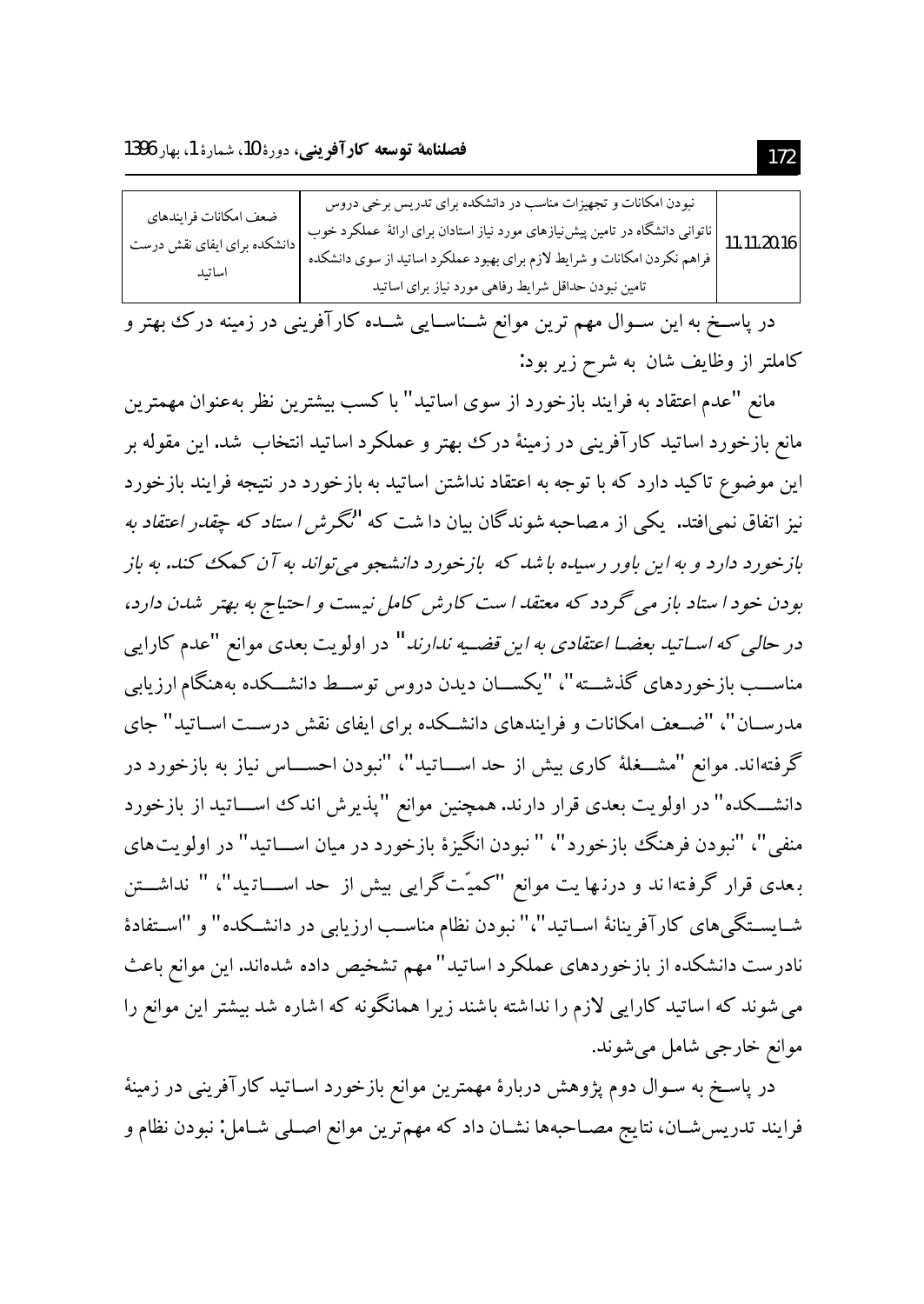شناسایی موانع بازخورد مدرسان کارآفرینی (مطالعه موردی: دانشکده کارآفرینی دانشگاه تهران)

مقررات مشــخص در زمینهٔ بازخورد اســاتید توســط دانشــکده بود که بهنظر یکی از اســاتید کارآفرینی یکی از موانع مهم بر سر راه فرایند تدریس اساتید است. که ایشان عنوان داشتند: " سیستم و مسیرهای بهبود هم در دانشکده مشخص نیستند و دانشکده وقتبی که اگر بتواند به اساتید بازخورد بدهد و راهکار بدهند و مسیر های بهبود مشخص شوند، یعنی دانشگاه بیایید از طریق نظامی که دارد ارزشیابی دانشجو پان را از اساتید این ها را دسته بندی کند ."

در نتیجه اینگونه استنباط می شود که نامشخص بودن نظام و مسیر بهبود اساتید در دانشکده و نبودن نظام ثبت و تسـهيم تجارب قبلي اسـاتيد در دانشـكده، همچنين نقطهاي بودن و مقطعي بودن بازخورد در دانشـكده و نبودن نظام ايجاد و تسـهيل تعاملات بين اسـاتيد دانشـكده باعث می شود تا قوانین و مقررات مشخص در زمینهٔ بازخورد در دانشکده وجود نداشته باشد. همچنین نداشــتن اســاســنامهٔ آموزشـــی مدون در زمینهٔ فرایند بازخورد، بهروز نبودن اســاتید، نداشــتن شـايسـتگي&اي كافي اسـاتيد كارآفريني، ايسـتا و پويا نبودن روابط اسـاتيد با دانشـجويانشـان، نداشتن انگیزهٔ کافی دانشجویان در جهت بهبود اساتیدشان، احساس خطر اساتید نسبت به نتایج بازخورد، تحمیل نظرات از طرف دانشــکده به اســـاتید و خود برتربینی اســـاتید نســـبت به عملکرد شان از جمله موانع دیگر میبا شندو اگر با دقت به این موانع نگاه شود در مییابیم که این موانع بیشــتر بهدلیل ًمتفاوت بودن دیدگاه اســاتید به بازخورد میباشــد. با توجه به مشــغلهٔ کاری زیادتر اساتید کارآفرینی، در قبال بازخورد گرفتن در زمینهٔ فرایند تدریس شان بی تفاوت هستند.

در پاسخ به سوال سوم مبنی بر شناسایی مهمترین موانع بازخورد اساتید کارآفرینی در زمینهٔ تأمل در اهداف و فعالیتهای ایشان نتایج به شرح زیر بهدست آمد. با توجه به یافتههای بهدست آمده مهمترین موانع بازخورد اســاتید کارآفرینی در زمینهٔ تأمل در اهداف و فعالیتهای ایشــان غرور کاذب اســـاتید، ترس از نقد شــــدن، نبودن نظام پاداش، نبودن  امکانات و حقوق کافی و ملاحظه کاری اســاتید را شــامل می۵شــود. اما نکتهٔ مهم و قابل توجهی که این پژوهش با ظرافت خاصـبي به آن پرداخته اسـت، اين اسـت كه كدام يك از اين موانع بيشـترين تاثير را در فرايند تدریس اســـاتید دارند و کدام یک محدودیت زیادی را ایجاد میکنند. این موضـــوع، با انجام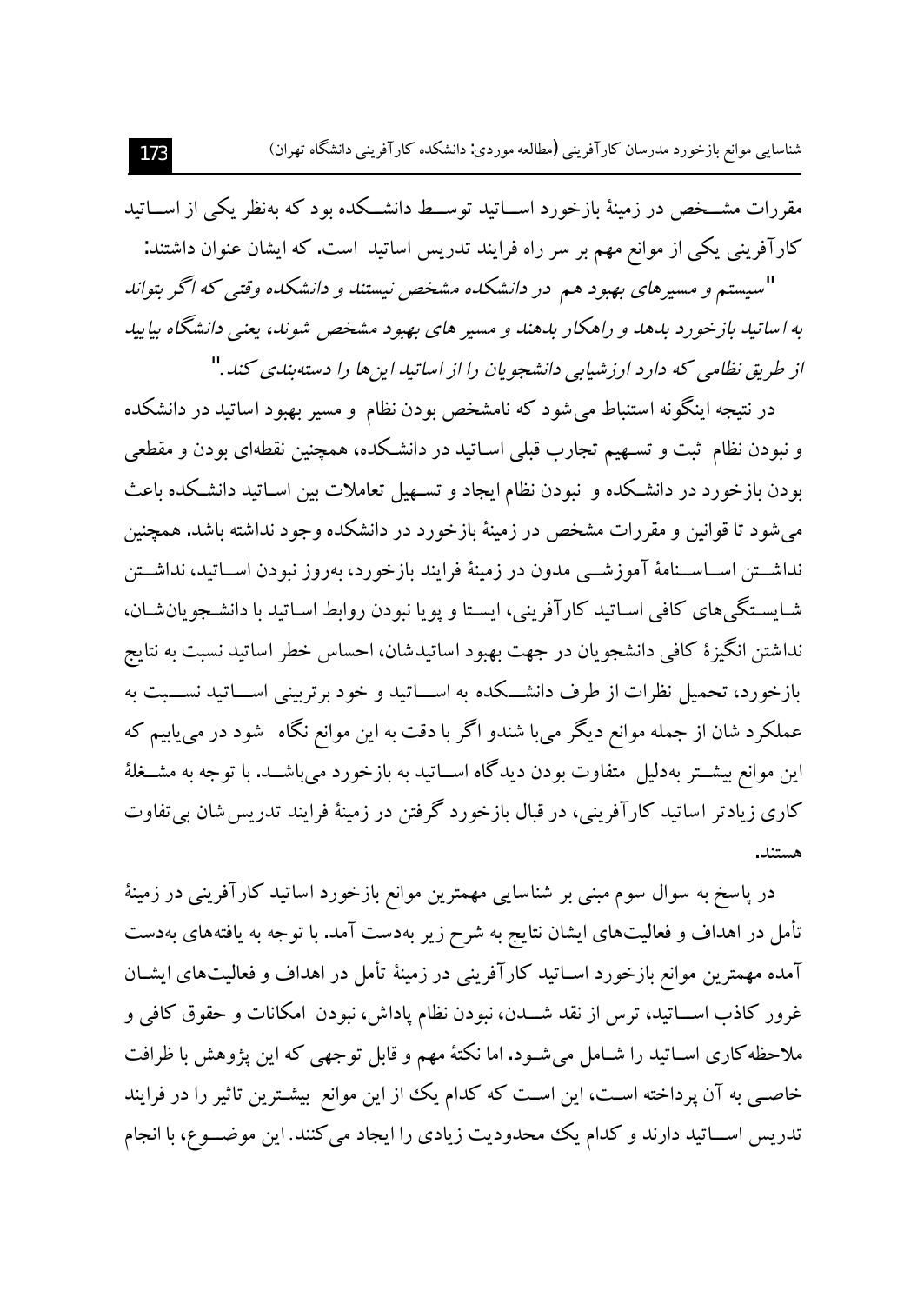چندین مصاحبهٔ عمیق با ا ساتید در دانشکدهٔ کارآفرینی انجام شد و سه مانع ا سا سی بازخورد اساتید کارآفرینی در زمینهٔ خود تأملی، شناسایی و استخراج شد.این سه مانع عبارت بودند از نبودن نیاز اساتید به بازخورد، فراهم نبودن امکانات و حقوق کافی اساتید توسط دانشکده و در نهایت نبودن زمان کافی اساتید برای بازخورد. که مانع نیاز نداشتن اساتید به بازخورد با بیشترین تکرار مهمترین مانع شــناســـایی شـــد. در این مقوله یکی از اســـاتید نظر خود را اینگونه عنوان داشتند:

" گاهي اوقات ما اساتيد دچار غرور كاذب مي شويم و ما رو محدود به اين مي كند كه ما با دانش هستيم و اين مسير را تغيير نمي دهند" .

در نهایت سوال آخر پژوهش مبنی بر شنا سایی مهمترین موانع بازخورد ا ساتید کارآفرینی در زمینهٔ ارزشیابی دانشجویان بود که یافتهها نشان داد مهمترین موانع در این بخش شامل نبودن فرهنگ بازخورد، نیذیرفتن بازخورد دانشـــجویان توســـط اســـاتید، نبودن اطلاعات در مورد فارغ|لتحصـــيلان، بازخورد غيرمنصـــفانهٔ دانشـــجويان، ديدگاه متفاوت دانشـــجويان نســـبت به بازخورد، نداشــتن انگیزهٔ بازخورددهی بین دانشــجویان و محتاط بودن بیش از حد دانشــجویان ا ست. که برای انتخاب، مهمترین مفاهیم مشابه در کنار هم قرار داده شد. در مرحلهٔ بعد پس از پیاده کردن متن مصــاحبهها و دادن کُد به هر مفهوم فرعی، مفاهیم شـــبیه به هم را جدا کرده و مفاهیم اصـلی را پیاده کردیم بهعنوان مثال کدگذاری در زمینهٔ نبودن نظام مناسـب بازخورد از فارغ التحصيلان دانشكده بدين شكل انجام شد. (جدول 5)

| مقوله                       | مفاهيم                                                        | کد          |
|-----------------------------|---------------------------------------------------------------|-------------|
|                             | قطع ارتباط دانشجويان فارغ التحصيل با دانشكده                  |             |
|                             | نبودن نظام بازخورد از فارغ التحصيلان                          |             |
|                             | نظام معيوب گزينش دانشجوي دانشكده                              | 55.55       |
| نبودن نظام مناسب بازخورد از | نظام معيوب تشخيص صلاحيت فارغ لتحصيلان دانشكده                 | ပ္ပြ        |
| فارغ التحصيلان دانشكده      | نبودن نظام سنجش تاثير دروس مختلف در توانمندى نهايى دانشجو     | 56.57.57.61 |
|                             | نبودن نظام سنجش مستمر توانمندىهاى دانشجو از ابتدا تا انتها    |             |
|                             | نبودن نظام سنجش اساتيد                                        |             |
|                             | تفکیک تاثیرات دانشگاه از غیر دانشگاه در توانمندسازی دانشجویان |             |

جدول 5. شناسایی مفاهیم مشابه و مقولات موانع در زمینهٔ ارزشیابی دانشجویان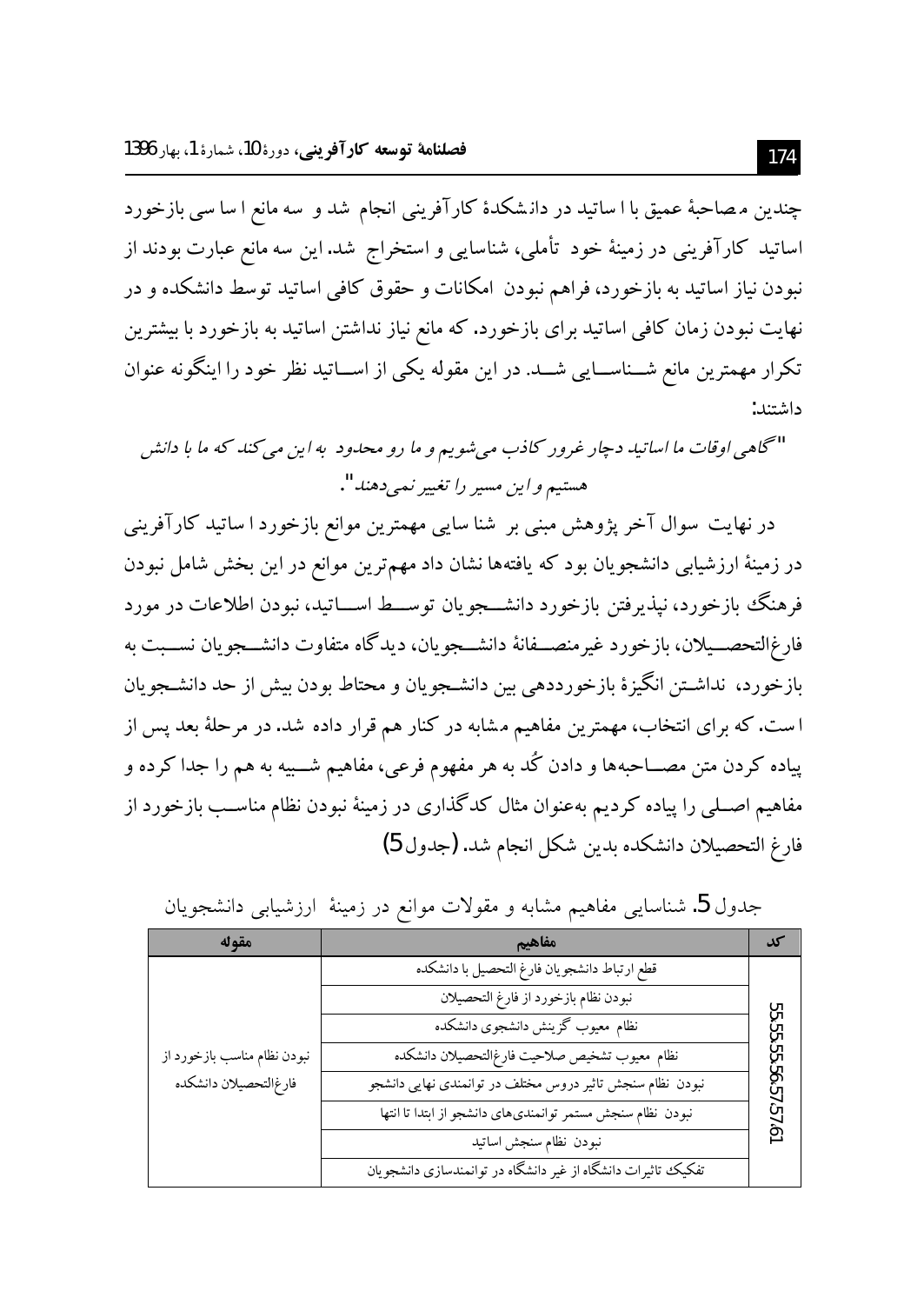نبودن نظام گردآوری و تحلیل اطلاعات فارغ|لتحصیلان

در نهایت مهمترین موانع بازخورد اساتید کارآفرینی مطابق با یافتهها در (نمودار 3) آورده شده است.



نمودار 3. مهمترین موانع بازخورد اساتید کارآفرینی دانشگاه تهران در چهار سطح مورد بر رسی

بحث و نتيجه گيري این پژوهش با هدف برر سی موانع بازخورد از اساتید دانشکدهٔ کارآفرینی دانشگاه تهران انجام شـــد، که بدین منظور پس از بررســـی ادبیات پیرامون موضـــوع مدل ( Hattie and Timperley 2007) به عنوان مدل اصلی پژوهش انتخاب شد. این مدل در برگیرندهٔ چهار سطح خود تنظیمی،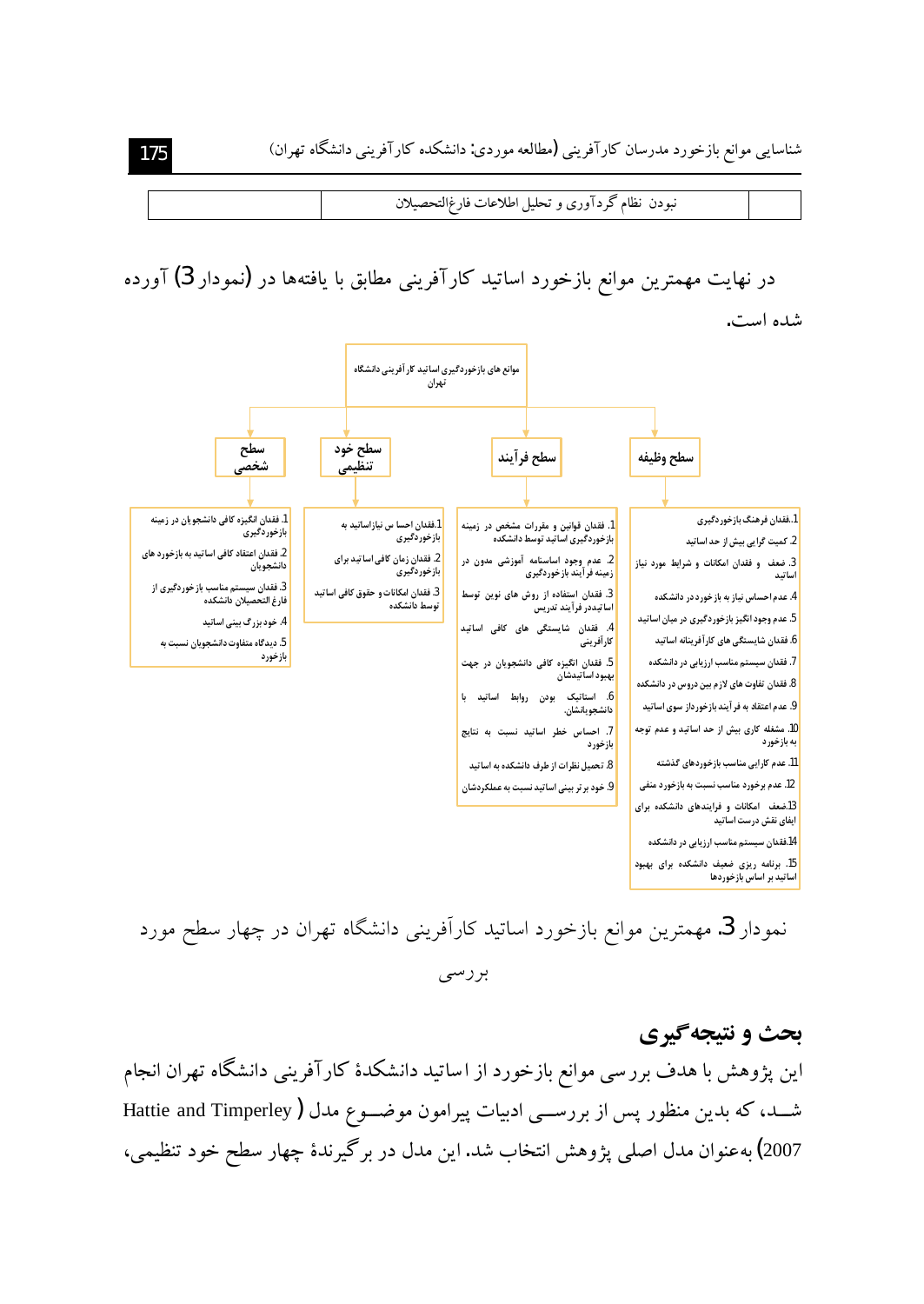فرایندی، وظیفهای و شخصی است. پس از طراحی مدل پژوهش، بهمنظور گر دآوری اطلاعات از مصاحبهٔ نیمه ساختاریافته استفاده شد، سپس مصاحبههای گردآوری شده با استفاده از روش ا شتراس تجزیه و تحلیل شدند و مهم ترین موانع بازخورد ا ساتید دانشکده شنا سایی شدند. در اين زمينه يافتههاي يژوهش با يافتههاي ,2007 (Hattie and Timperley 2007, Sobel, Clark et al. 2007) Fisher D 2009, Cairns 2014)همسو است. همچنین نتایج نشان داد که رفع موانع بازخورد اساتید، تمایل و انگیزهٔ ایشـــان را بهمنظور بهبود فرایند تدریس شـــان افزایش می،دهد. در این یژوهش ندا شتن انگیزهٔ کافی در زمینهٔ بازخورد، نبودن اعتقاد کافی ا ساتید به بازخوردهای دانشجو یان، نبودن نظام مناســب بازخورد از فارغ|لتحصــيلان دانشــكده، خود بزرگءبيني اســاتيد و ديدگاه متفاوت دانشـجویان نسـبت به بازخورد از مهمترین علل و موانع بازخورد بودند که در صـورت ایجاد بسـتر مناسـب در دانشـكده و افزایش رابطهٔ دو سـویهٔ اسـتاد و دانشـجو این موانع بهخوبی امکان برطرف شدن دارند، با توجه به اینکه بهنظر می رسد در زمینهٔ سیاستهای کلی دانشکده نیز باید تمهیداتی اندیشـیده شـود. از سـویی نتایج این پژوهش نشـان داد که دانشـجویان بدون شناخت و علاقه وارد این رشته می شوند. آنها درک روشنی از کار و تخصص حرفهای خود ندارند و این موضوع باعث شده که در زمینهٔ درک مفهوم بازخورد با مشکل مواجه شوند. این مطالعه نشـــان داد که دانشـــجویان اغلب در کلاس های درس خود با بی علاقگی به محتوای کلاس برخورد می کنند و نمی توانند بازخورد مناسـب را به اســاتید دانشــکده بدهند. البته این موضوع با یک مشکل اساسی از طرف اساتید دانشکده مواجه است و آن اعتقاد نداشتن اساتید دانشـــکده نســـبت به محتوای بازخورد دانشـــجویان بوده و از نظر ایشـــان عواملی چون خود بزرگءبینی ا ساتید، ایستا بودن روابط ا ستاد- دانشجو و ترس از آ شکار شدن نتایج بازخورد از مهمترین مشکلات مربوط به این موضوع هستند. با مقایسهٔ یافتههای این تحقیق با پژوهشهای قبلی، دستهای از موانع جدید مانند " نبودن نظام مناسب بازخورد از فارغ|لتحصیلان دانشکده"، "نبودن انگیزهٔ کافی دانشــــجو یان در زمینهٔ بازخورد"،"نداشـــتن اعتقاد کافی اســــاتید به بازخوردهای دانشــــجویان"، "دیدگاه متفاوت دانشــــجویان نســـبت به نتایج بازخورد"، "خود بزرگ بینی اساتید" شناسایی شدهاند. شاید بتوان علت این موانع را ماهیت متفاوت دیدگاههای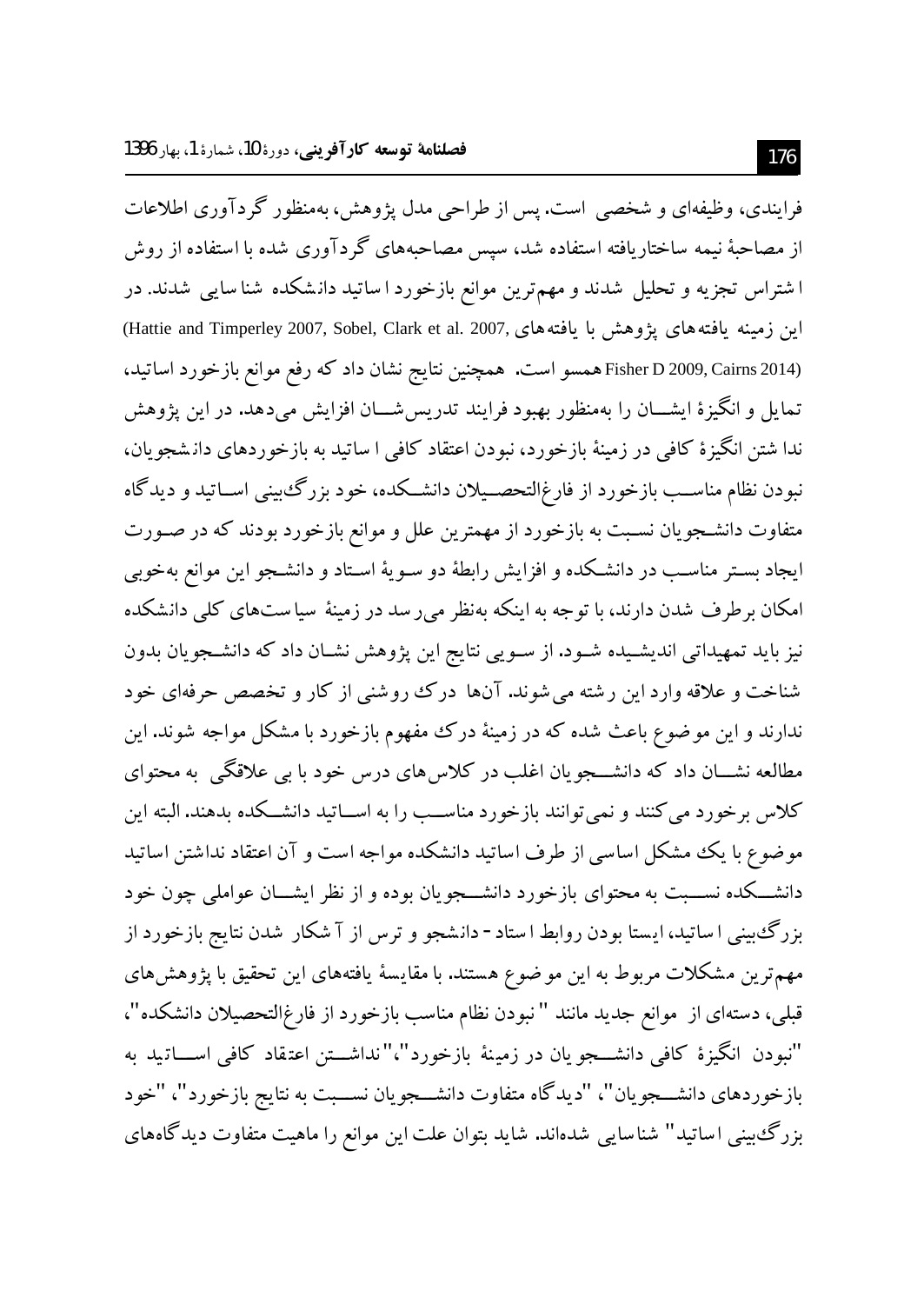شناسایی موانع بازخورد مدرسان کارآفرینی (مطالعه موردی: دانشکده کارآفرینی دانشگاه تهران)

ا ساتبد کار آفرینی دانشکده با ا ساتید دیگر دانست هرچند که بهمنظور بررسی چراپی بهدست آمدن یافتههای این پژوهش نگارندگان نیازمند انجام مطالعات تکمیلی در این زمینه هسـتند. آن چنان که در مقدمه گفته شد این پژوهش جزء اولین پژوهش ها در این زمینه است و سعی بر آن داشته که با ایجاد بستری مناسب، موانع بازخورد اساتید کارآفرینی دانشگاه تهران را شناسایی کند، بنابراین پیشنهاد می شود که در یژوهش های آینده:

- 1. در صورت امکان یژوهشهایی در زمینهٔ تدوین اساسنامه و قوانین مدون در زمینهٔه بازخورد و فرایند آن از سوی شورای آموزشی دانشکده انجام شود.
- 2. انجام پژوهشهای در زمینهٔه سنجش فارغ|لتحصیلان و ایجاد ارتباط بین ایشان با دانشکده برای تسهیل روند بازخورد، بهمنظور شناسایی موانع و مشکلات فارغالتحصیلان و همچنین بهبود کیفیت دروس ارائه شده به دانـشجویان و ارائهٔ دروس مورد نیاز بازار، این مهم باعث ايجاد پل ارتباطي بين بازار و نظام آموزشي مي شود.
- 3. در زمینهٔ بهبود عملکرد اســـاتید از جمله بهروز بودن اســـاتید دانشـــکده پژوهش هایی انجام شو د.
- 4. در زمینهٔ بهبود شـــرایط و امکانات مورد نیاز اســــاتید و دانشــــجو یان از طرف دانشـــکده پژوهش هایی انجام شود و همچنین پژوهش هایی در زمینهٔ ایجاد انگیزه و علاقهٔ لازم در میان دانشجویان از طرف اساتید و دانشکده پیشنهاد می شود که در صورت امکان انجام شود. افزون بر این یژوهش با توجه به یافتهها پیشنهادهای کاربردی زیر ارائه می شود:
- 1. تدوین اســاسـنامه و قوانین مدون در زمینهٔ بازخورد و فرایند آن از ســوی شــورای آموزشــی دانشكده؛
	- 2. سنجش فارغ|لتحصیلان و ایجاد ارتباط بین ایشان با دانشکده برای تسهیل روند بازخورد؛
		- 3. بهبود شرایط و امکانات مورد نیاز اساتید و دانشجویان از طرف دانشکده؛
- 4. ايجاد انگيزه و علاقهٔ لازم در ميان اســاتيد در جهت تلاش براي اســتفاده از منابع بهروز و با كبفيت بهتر .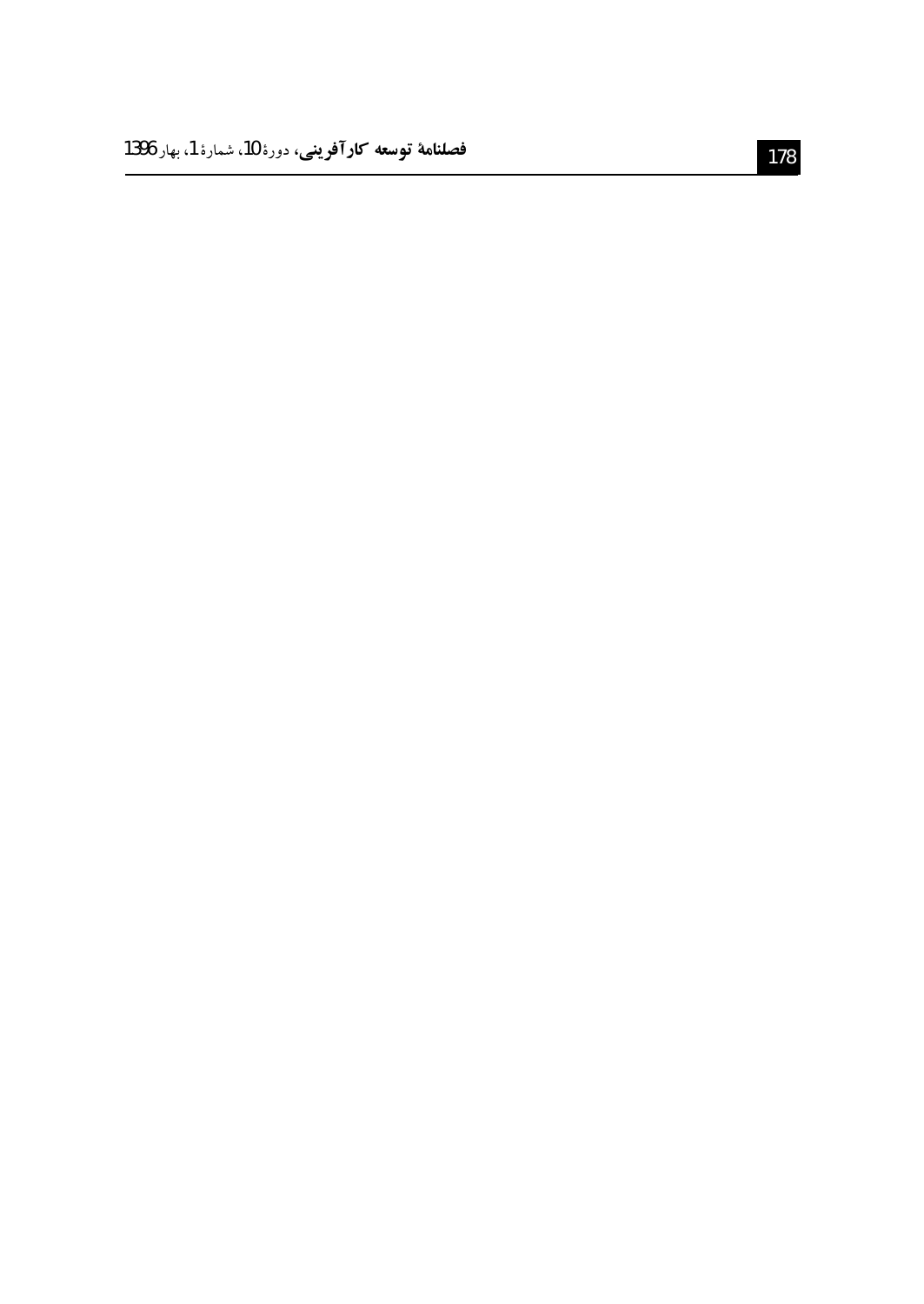## **منایع**

 .¯ÉZÅÃZ´¿Y{{ÊÀ˧MZ¯²ÀŧÉZ¬eY]ÊÀ˧MZ¯Â»MÌiPe .(1388) .k ,ʿmʿZy .266-242 ,(3)1 ,¾Ë¿cZneÁ{Zf«Y Ä ///Âe È»ZÀ¸///§ .ZÅ·ZqÁZÅËY³,Ä ///Âe,ËY|Ìa :ÊÀ˧MZ¯Â»M .(1387) .¹,É̸̼ .170-133 -(1)1 ,ÊÀ˧MZ¯

- Alders, M. L. (2000). "The influence of goal orientation on employee response to performance feedback: Making organizational feedback system more effective,." *Ph.D. Dissertation University of Southern California*.
- Avery, A. J., S. Rodgers, J. A. Cantrill, S. Armstrong, K. Cresswell, M. Eden, R. A. Elliott, R. Howard, D. Kendrick and C. J. Morris (2012). "A pharmacist-led information technology intervention for medication errors (PINCER): a multicentre, cluster randomised, controlled trial and cost-effectiveness analysis." *The Lancet*  379(9823): 1310-1319.
- Brookhart, S. M. (2008). *How to give effective feedback to your students*, ASCD.
- Brookhart, S. M. (2013). *Grading and Group Work: How do I assess individual learning when students work together?(ASCD Arias)* ,ASCD.
- Cairns, A. (2014). "Developing entry-level entrepreneurship training in Western Kenya: Using feedback as a tool to improve quality of future trainings".
- Clynes, M. P. and S. E. Raftery (2008). "Feedback: an essential element of student learning in clinical practice." *Nurse Education in practice* 8(6): 405-411.
- Clynes , R., MP, SE. (2008). "Feedback: an essential element of student learning in clinical practice." *Nurse Educ Pract*: 11-405.
- Crommelinck, M. (2013). *The role of feedback in creativity, innovation, and entrepreneurship*, Ghent University.
- Ende, J. (1983). "Feedback in clinical medical education." *Jama* 250(6): 777-781.
- Fisher, C. D. (1979). "Transmission of positive and negative feedback to subordinates: A laboratory investigation." *Journal of Applied Psychology*,: 533.
- Fisher D, F. N. (2009). "Feed up, back, forward." *Educational Leadership.*: 20-25.
- Fisher, D. and N. Frey (2009). "Feed up, back, forward." *Educational Leadership* 67(3): 20-25.
- Fokkema, J. P., F. Scheele, M. Westerman, J. van Exel, A. J. Scherpbier, C. P. van der Vleuten, P. J. Dörr and P. W. Teunissen (2014). "Perceived effects of innovations in postgraduate medical education: AQ study focusing on workplace-based assessment." *Academic Medicine* 89(9): 1259-1266.
- Gan, M. J. and J. Hattie (2014). "Prompting secondary students' use of criteria, feedback specificity and feedback levels during an investigative task." *Instructional Science* 42(6): 861-878.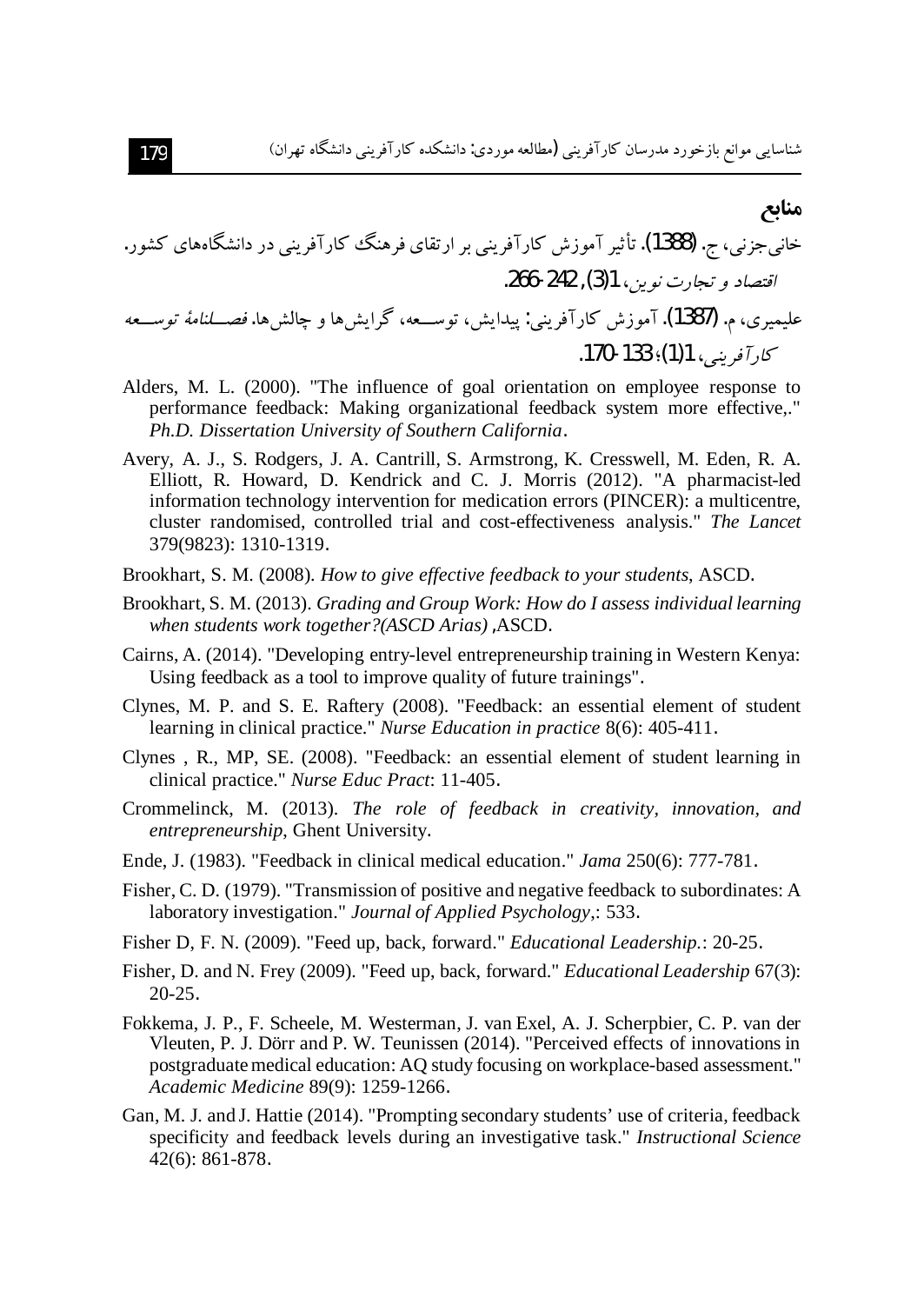- Gigante, J., M. Dell and A. Sharkey (2011). "Getting beyond "good job": how to give effective feedback." Pediatrics 127(2): 205-207.
- Hattie, J. and H. Timperley (2007). "The power of feedback." Review of educational research 77(1): 81-112.
- Jonassen, D. H. (2004). Handbook of research on educational communications and technology, Taylor & Francis.
- Kluger, A. N., & DeNisi, A. (1996). "The effects of feedback interventions on performance: a historical review, a meta-analysis, and a preliminary feedback intervention theory." *Psychological bulletin*,: 254.
- Koh, L. C. (2008). "Refocusing formative feedback to enhance learning in preregistration nurse education." Nurse Education in Practice 8(4): 223-230.
- Krackov S, D. J., Harden R. (2009). Giving feedback,. London, Dent J, Harden R (editors). A practical guide for medical teachers.
- McGaghie, W. C., S. B. Issenberg, E. R. Petrusa and R. J. Scalese (2010). "A critical review of simulation-based medical education research: 2003–2009." Medical education 44(1): 50-63.
- McTighe, J. and G. Wiggins (2015). Solving 25 Problems in Unit Design: how do I refine my units to enhance student learning?(ASCD Arias), ASCD.
- Merriam, S. B. (1998). Qualitative research and case study applications in education. Revised and expanded from, ERIC.
- Mitchell, J. (2012). "Value chain approaches to assessing the impact of tourism on lowincome households in developing countries." *Journal of Sustainable Tourism* 20(3): 457-475.
- Nicol, D. (2010). "From monologue to dialogue: improving written feedback processes in mass higher education." Assessment & Evaluation in Higher Education: 501-517.
- O'shea, R. P., T. J. Allen, A. Chevalier and F. Roche (2005). "Entrepreneurial orientation, technology transfer and spinoff performance of US universities." Research policy 34(7): 994-1009.
- Ovando, M. (1992). ""Constructive feedback: A key to successful teaching and Learning"." ERIC Document Reproduction Service
- Phan, P. and D. S. Siegel (2006). "The effectiveness of university technology transfer." Foundations and Trends in Entrepreneurship 2.
- Porter, M. E., J. Sachs, P. K. Cornelius, J. W. McArthur and K. Schwab (2002). The global competitiveness report 2001-2002, Oxford University Press New York, NY.
- Price, M., K. Handley, J. Millar and B. O'Donovan (2010). "Feedback: all that effort, but what is the effect?" Assessment & Evaluation in Higher Education 35(3): 277-289.
- Race, P. (2001). "Using feedback to help students learn." HEA, York.
- Raeesi, R., M. Dastranj, S. Mohammadi and E. Rasouli (2013). "Understanding the interactions among the barriers to entrepreneurship using interpretive structural modeling." international Journal of Business and Management 8(13): 56.